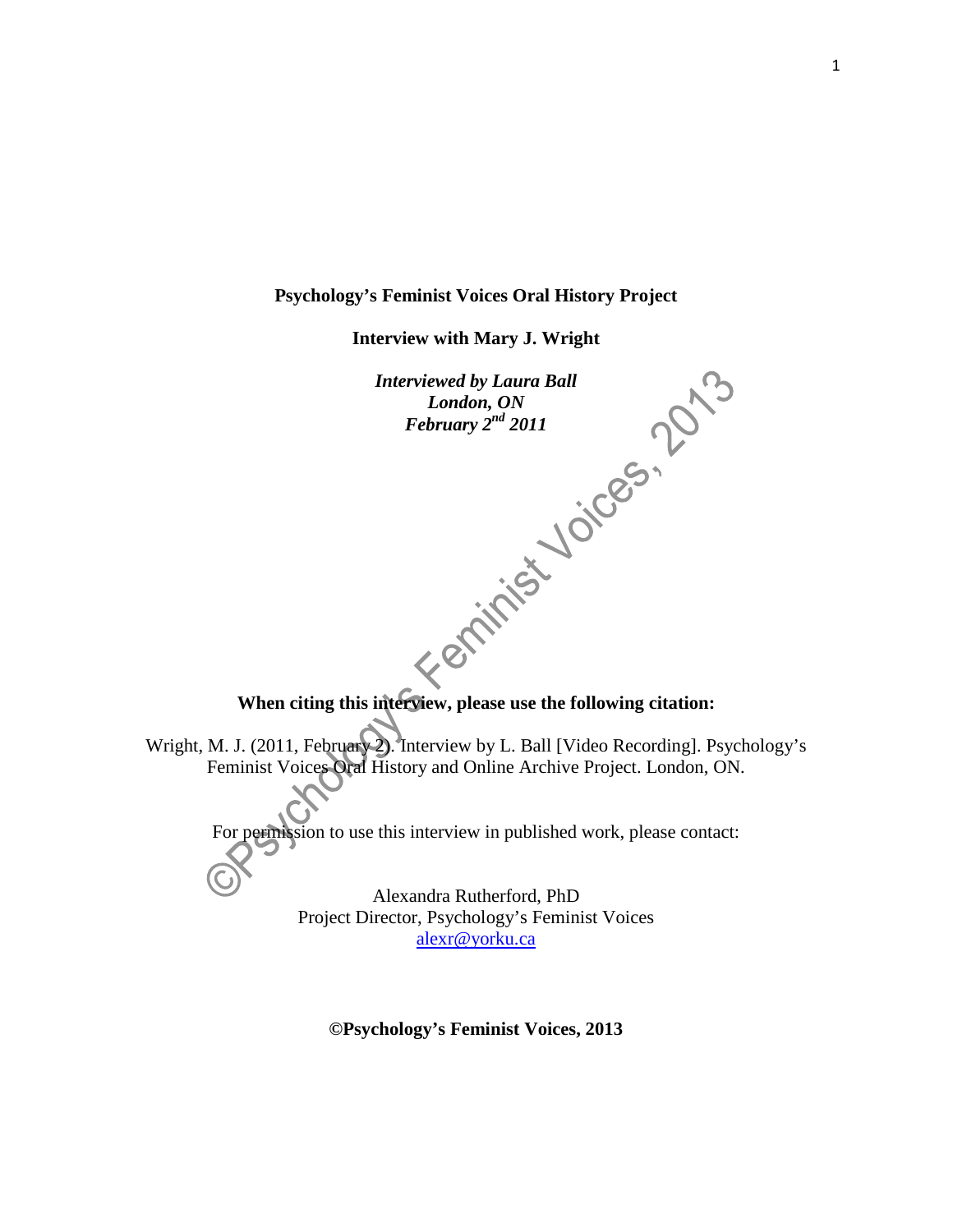## **Psychology's Feminist Voices Oral History Project Interview with Mary J. Wright Interviewed by Laura Ball London, ON February 2nd 2011**

AK: Anastasia Korosteliov LB: Laura Ball, Interviewer MW: Mary Wright, Interview participant

LB: Can you please state your name, date of birth, and place of birth for the record?

MW: My name is Mary Jean Wright and I was born May  $20<sup>th</sup>$ , 1915 in a town which [had a] population of 3,000 at the time, in Strathroy. So it was a small town where everybody knew each other.

LB: Okay.

MW: So what's the next [question]? I don't have the list anymore.

LB: Well, I think I will start off with the question that you wanted asked. Is there a question that you have always wanted someone to ask but never did?

MW: Well, I have been asked that before, but you didn't ask me and I thought maybe [it would have been concerned with] the business about feminists. I have not been a feminist. I have not regarded myself as a feminist. So this with Sandra Pyke whom I greatly admire, like and respect, I never thought we were on the same [page]. I didn't know whether they were disappointed that I didn't think of myself as a feminist.

But anyway, let me say that I was really brought up by five men. And of course, I had four older brothers and there was my father. So, mother and I were sort of the [only] two [women] in the family. So anyway, men didn't scare me. Besides that, I think my mother, when she was a young woman, she was a suffragist. Not that she walked around the world, but she wanted me to go into university. All her family on her mother's side were very talented people; they were doctors and all the rest. It was my grandfather apparently who thought that [she] should stay, learn to play the piano and sing and she had a nice voice, and so she did not get to go to university. But as I grew up it was automatic that I would go to school the way my four brothers did. So there was never any question about that. And at that time of years, [I did not encounter sexism] except when I thought that at one point I thought that I would go into medicine and my brothers said it would turn you into men if you do that.

LB: (Laughing).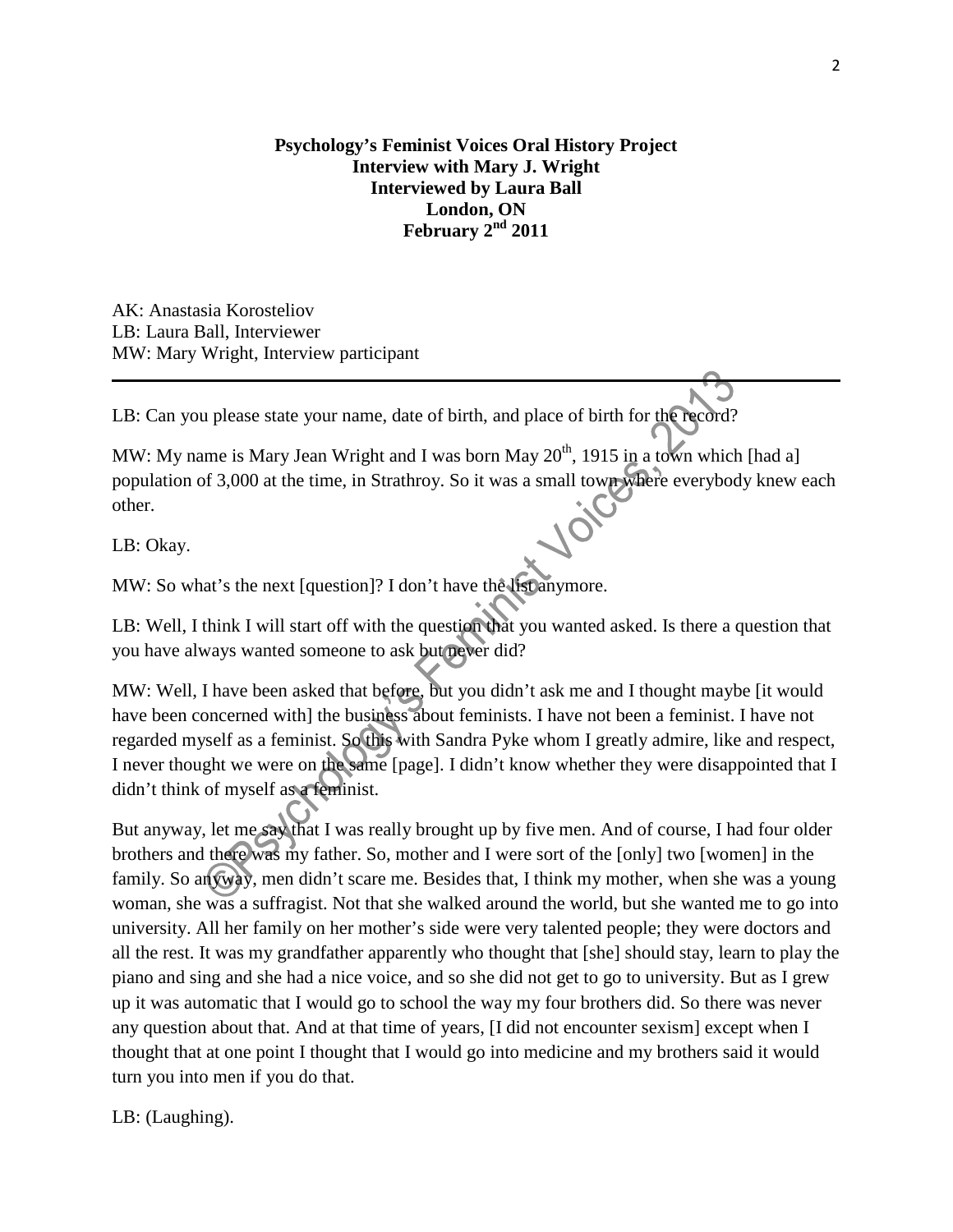MW: So that was a reflection, in a way, of the attitudes of the time. But maybe that helped me because I certainly was not scared of guys. I felt comfortable with them. And because the house was always full of guys too because they had a dance band and you know, I grew up with a lot of boys surrounding me and I was little compared to them. I was the youngest of the family and the youngest of the four brothers was five years older [than me] and the oldest of the brothers was ten years older [than me]. So when I look back on that he, [my eldest brother] was almost another father.

#### LB: Yeah.

MW: You know, because when I was 2 he was 12. So maybe that made [an] influence on my life but I don't know. Anyway, because I always had very good relationships with [the people in my life], at least I think I did, they had a little party for me just before my 95<sup>th</sup> birthday and they emailed around and people even came up from the States [to celebrate]. I said, "We are not going to have a big party." I [already] had a party on my  $90<sup>th</sup>$ . So we just had a 95 in the one room that was left where we, [the Psychology department staff], used to drink coffee before we went to a symposium or to some lecture. I said, "Is that room still there?" and they said yes to Sue, [Dr. Susan Pepper]. So Sue Pepper thought we should do something. So it was a great party. The place was packed. And I mean I think we, [Sue Pepper and I], really had a good relationship.

When I took on the department, we worked together until I became president of the Canadian Psychological Association. That was when the department got to be around 45 [years old and] the communication [between the administrative staff of the department] was difficult. "Who is running this department?!" sort of thing. Because [of my new responsibility] they had decided to have 2 or 3 people [appointed to a] small committee [to assist with the department], because I knew I was going to be away a great deal at the time. And so that was when we started to develop a constitution for the department once the communication [began to suffer]. Some people had talked about that but I have not seen any literature about it but I have talked to a lot of people in the States, where the change [in size of an organization]*,* as it gets bigger and bigger, [means] you can't really involve everybody in the decision making [and] how the thing begins to fall apart. And of course psychology is such a broad discipline where you are so hard science on one end and **so philosophical** at the other end. So, there is opportunity for all sorts of dissention and competition within the department. Anyway I don't know.

But as the chairman of the department, while I did not call myself a feminist, I was working very hard to deal with nepotism. I wanted to hire couples, married couples and Case Vanderwolf and Doreen Kimura [were married and] I hired Doreen Kimura. I couldn't hire them both for a couple of years (2 or 3 years), but I broke those nepotism rules; my influence changed the rules in the university about that. So I was on the side of [equality] and of course treating women exactly the same as men was part of the whole deal from my point of view. So I was working but the other thing about the feminist thing is I never thought, being brought up the way I was, I didn't think that girls, that women [were inferior to men]. I thought that they were as competent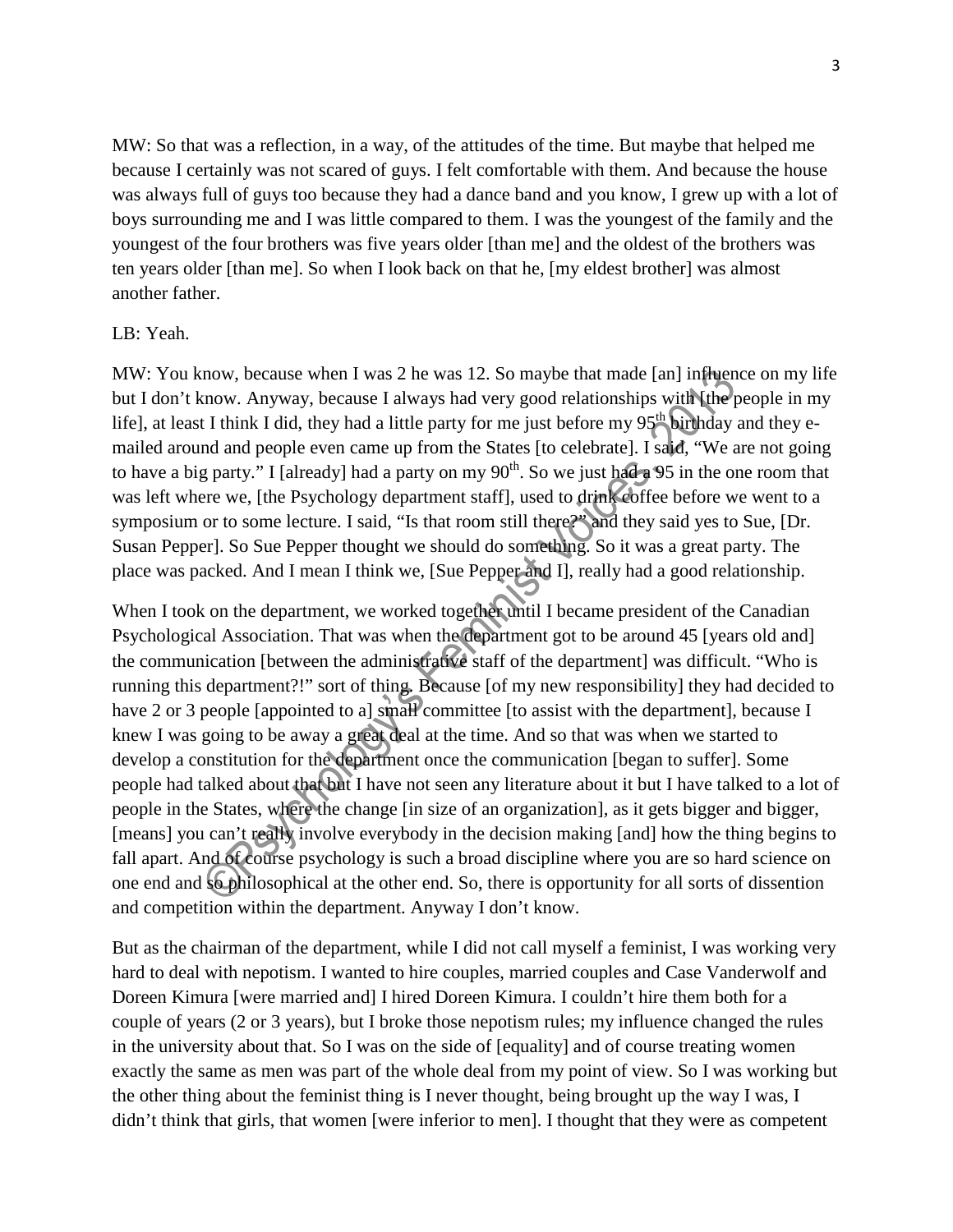as men and that they didn't need any special consideration. I was too proud! I didn't ever get any special consideration and I didn't think that any other women needed any special consideration. And that's my idea.

So I was a feminist in the sense that I was trying to change many of the attitudes that existed [about female inferiority]. But I really didn't feel that [I was a feminist]*.* I was not on the side of the girls, [the feminists]*.* I was embarrassed by them sometimes in the States, in the U.S.A, when they were parading at APA meetings for this sort of stuff, when I didn't feel like we girls needed to do that and we didn't need any special [consideration]. We were not like the black people that you were giving special consideration to. I just couldn't see myself this way. And that may go back to the way I grew up, with a family that did not differentiate between me and [my brothers].

Incidentally only now when I am grown up and [I see] my little grand nieces with their long hair and everything, I began to think, "I don't think I ever…my mother... I never had long hair." When I was a little girl I had a bob. I had it cut straight [as a] little girl. And [I wondered] why didn't my mother [let me grow my hair] because she had long hair. It was always a big problem because at night she would brush it and wind it up to get it out of the way and without driers and stuff it was always a big ceremony when she was washing her hair. So she had long hair all her life but I never had long hair. And I look back on it and I think maybe it was [because] in her lifetime, you see that women in the West became persons in this country and she was impressed with them. And she did have relatives, who one of them was a principle of one of the colleges in the state. So she was ambitious too [that] her daughter got the same treatment everybody got. And I think she probably maybe right from the start [wanted to ensure that by keeping my hair short] but I am reading into that. I never thought about it until more recently. Anyway so we dealt with the feminist business. So I am all for getting the girls over these ruts but I never felt that we needed to be [treated with special consideration]*.* Anyway, that said, we will leave that.

LB: Alright, well you mentioned earlier when we were talking that there were some differences between the environments in the Canadian universities versus the U.S. universities. Can you speak a bit about that?

MW: Well, that. In terms of Toronto there is another thing. When I went down to Toronto there were other gals. There was Mary Ainsworth and we were friends from the start. And Nora Loeb Weckler. Nora Loeb was a great gal and we had lots of fun and we used to be at somebody's house for parties and the guys and the girls seemed to be comfortable but I think everybody felt that way. It wasn't just me being comfortable [and] being used to being with guys all the time. I think that we all were like that. And Mary Ainsworth was quite bright. She was in graduate school when she was sixteen or something and she was always probably a little brighter than Carl Williams and Gord Turner maybe. But anyway we all got along. And we had no money [because those] were the depression years when I went down there and we could get lunches at one restaurant for 25 cents. You could get quite a decent little soup and sandwich lunch. And we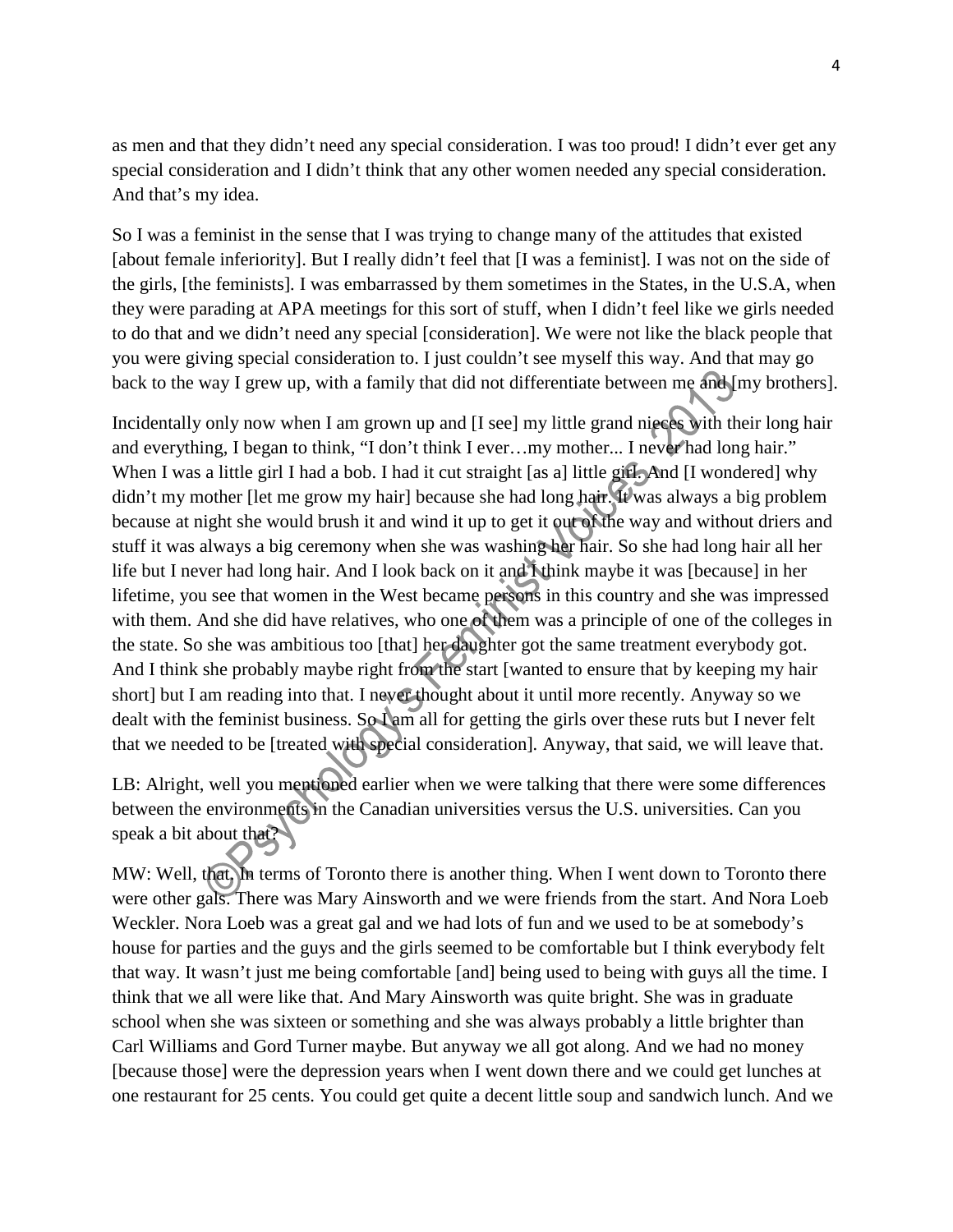would go down there and eat at P.B. or Wellesley. You could have ice-cream for another 10 cents or something.

Anyway, so we were in the cellar at those old houses there where we made our own tea and instant coffee or whatever we wanted and they had a lot. So I never felt any discrimination [among the sexes] and I think these other people say that too. Then the war came along and then of course they looked for people that could teach courses, so that helped them. The only one who felt discrimination and then expressed it was Magda Arnold. But Magda Arnold was different. She was a very ambitious woman, and of course that paid off when she got down in the States. But she had a style up, well I don't know, but anyway she didn't feel she would express some of these feelings. But anyway, by and large it is not just me saying that the other people have said that too in U of T at that time. But we were all so poor maybe that's one of the reasons why we had good esprit de corps. Anyway so is that answer okay? Leave that one alone?

LB: Yes definitely. Yes so you have mentioned the war years. During that time you made the trip to Britain to do the nursery…

MW: I did. Well by this time, I went to Toronto in [1939] and I got my masters the next year. I did manage to get a thesis for my masters. And then there was nothing [after I graduated]. What do you do? You couldn't get a job. So I stayed on. I thought I'd quit then. You could get a clinical job in those days. But anyway, so I had to hang around and there was nothing for girls to do in the war so I went over to the Institute of Child Study and they gave me [an opportunity]. I was Bernhardt's assistant really. And he undertook to talk to me about courses that I should have for a doctoral degree. And so I puttered around with them and played the piano and took courses and did all that kind of stuff. I started into a doctoral program. I was still interested in clinical though because I would go down with a friend of mine, Leola Neal had come to Toronto, and we would go down to the Toronto psychiatric and sit in on their conferences for mental illness situations like that.

But anyway I was around the Institute for Child Study and played the piano for them and got to know those people well. And then that was when this talk was going on about a group from Toronto going to help talk to the people in England about various things. They were looking at [the] army. Bill Blatz was talking about what to do with patients who were shocked by the war. What do we call them now?

{10:10}

## LB: Shell shock

MW: Yeah, and he would just talk to them about accepting your fear feeling, that it was normal to be scared and everything. He did stuff like that. And then he advised the education people that [there] were the kids there [that needed tending to during the war]. Everything was marshaled during the war and the women, if they were able bodied, they either worked in the factories or on the land. Everybody was called up and the kids had to be looked after. But he was saying where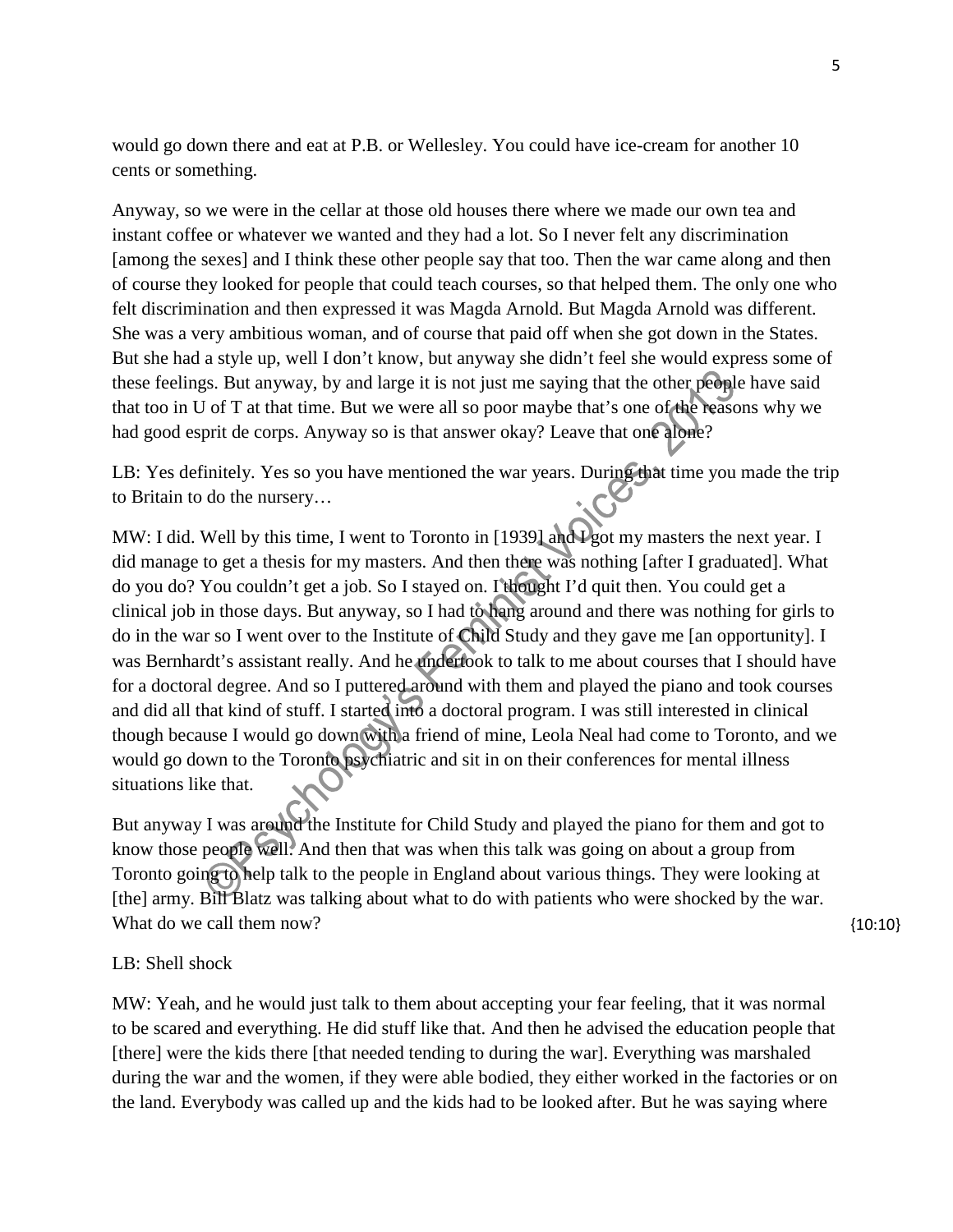you are setting up war time day nurseries (they didn't call them that but they did in a lot of different ways), be sure you don't have custodial care. He was preaching the idea of educating proper kind of conditions for the kids. And so we were invited to go over and teach people how to work with kids in the Midlands area and that's how it was that we went to [Britain].

We organized this. We had a demonstration day care and we had observation rooms and we had about 40 people come in for two weeks at a time. We had them taking lectures in the afternoon and being involved in the school during the day, either observing or actually hands on with the kids, with the supervision of our people. And so when that was set up Bill went over and they got an all bombed out school and he got it set up. And then they recruited, so the people that were going to go were [all] well enough to go. This article tells you the details of that [recruitment process]; I just published [it]. So Blatz was the director and he took with [him] Dore Millichamp who had been in charge of training, Margaret Fletcher who was in charge of the principle of the school, and Ann Harris who eventually became his second wife. And then we recruited, we had to get some locals in and that was quite a challenge until a second group was scheduled to come over and join us, but [that was] not until August [of that year]. We opened this school on the first of July.

Anyway so they took me and another gal who had been out in the field [to assist at the school]. They took me because Margie Fletcher liked the way I played the piano for the kids. You know you have to be quite sensitive when you are doing that with kids or the piano can just take over. So that was why [they chose me] and I am sure that had something to do with it because she loved all that kind of stuff. And the other thing though, I had a couple of intern[ships], 2 or 3 intern[ships]*.* I interned in London. [It] was my plan to be a clinical person and then I was in Whitby for a year, or a long summer, and that was a more residential place. I worked with old paretic [individuals] there, where required you to do a bit of research but during that period [there] was a lot of traveling. Anyway so I'd had done a lot of testing. Actually the other thing was [that] I was the one who did all their testing with the kids when we were trying to find out the effects of the program. And then when they left they made me make speeches all over the place.

But anyway, the story of that is told in this [for a reason]. I did that because I am talking about Blatz and his security theory and how that related to Mary Ainsworth's attachment theory. But I wanted to say how I knew what that trio was all about because they actually trained me. I had been in the school, I got kids from that for my thesis, and Margie Fletcher was telling me a lot because any student that went in there got told by Margie Fletcher how to deal with the kids. But it was fun! And [we threw] parties where I played the piano in those days, and I was playing the piano for them [and] singing too. That certainly was [a good opportunity]. I got to know them and I think they liked me [and] thought of me as a good team person and I had that background of experience that was useful to them. So I did that too. And in the book I go over all of that kind of stuff because at the time there was great debate whether you could really [influence a child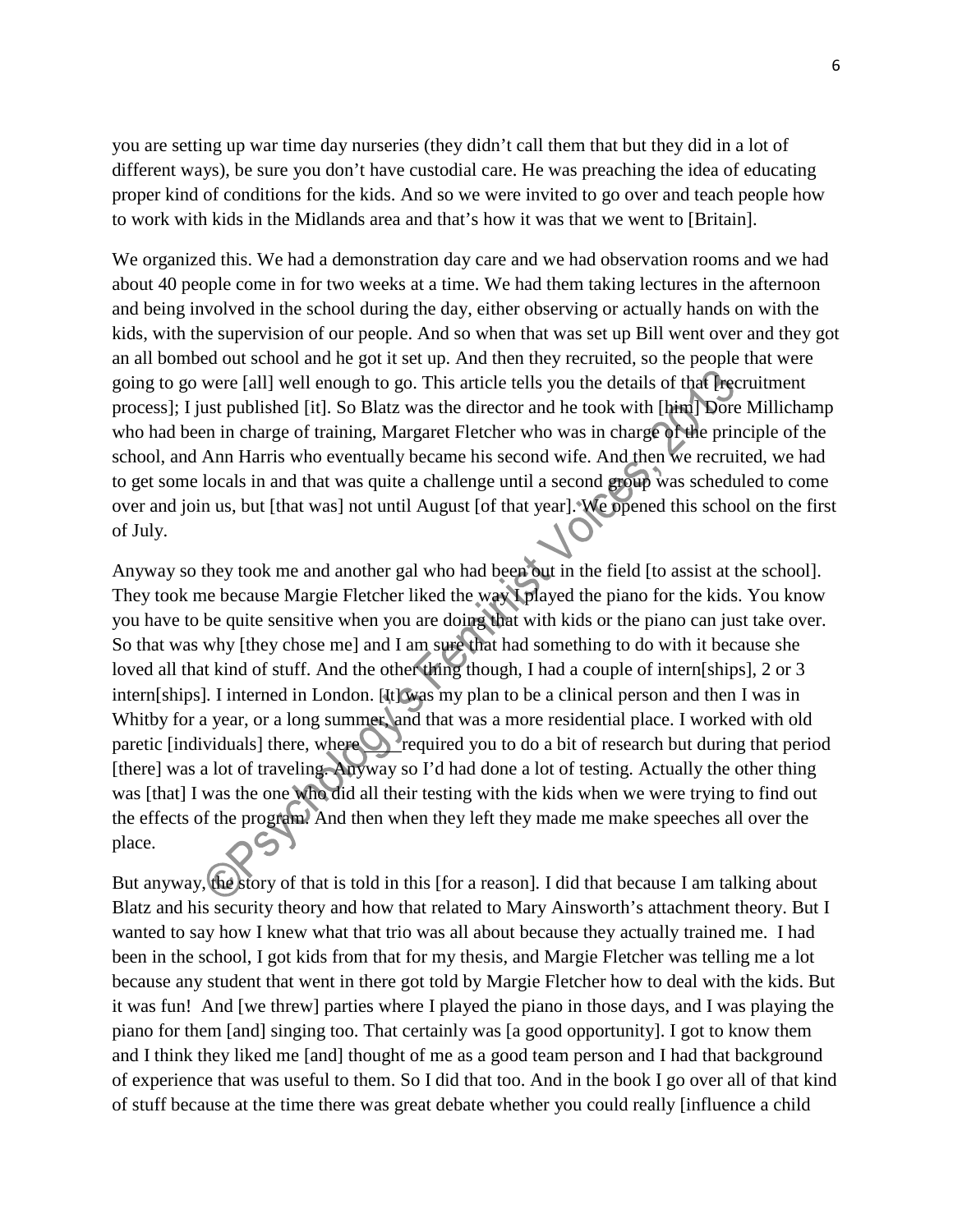through] early education. Could you really change the way they were? Was it the nature-nurture idea too? Because *[back then]* people had been claiming that they could do these things, this was part of the literature that, at the time, people were interested in. They still are [too. For example], their whole new interpretation the other night on that whole business using a different set of language. But anyway you are going to get the real story on that because I talk about the theory and I went back to [Blatz's] literature to stuff that I had not really paid attention to before. Then I say how that was translated into what we did with the kids.

So that's what's in that paper. And then I go on to say accidently what Mary Ainsworth has done had proven what Blatz said and there is nothing mysterious about it, the [Bowlby] stuff. And you know that really went crazy. While I was in England, I saw the evidence of it and it's here [as well], the idea that it has to be the maternal mother [who nurtures the child] and so adoption practices [reflected that]. When I was over there making one of these speeches in **\_\_\_\_\_\_\_\_**, I said that in Canada we encourage the teenage people to put their children up for adoption for all sorts of reasons. Well, Gwen Chesters was one of the highly regarded people in England at that time. I was up on the stage, she was walking up the thing, "Oh! How awful! What a dreadful thing they are doing in Canada" because they had concluded that it had to be the biological mother and this has affected us here too. I mean they have marvelous programs for the teenagers that have children out of wedlock and I am amazed at what they can do for them. But I had a lot of them for the project over here, the preschool project and as long as they keep having babies they get more money and then all of a sudden they don't have any they are not eligible anymore for mothers-whatever-they-call-it and then they have nothing to go on. And a lot of the teenagers have the baby [and] they are darling when they are little and they are independent but then they suddenly become challeng[ing] and the girls turn them up. That's why Children's Aid is loaded with kids who had been rejected by the girls who have had babies as teenagers because they don't want the responsibilities. They are not grown up. We got way off onto a new subject.

# LB: It's very interesting!

MW: But anyway, so I am just saying, we are talking about attachment theory [and] I am saying in my paper that it's really what happens with the kids and fathers can do it as well as mothers. That might be a shocking thing to say. I think that would be great for these guys that want to have babies. I think they can use this as evidence that these dual whatever gay people [can nurture children].

LB: I am pretty sure that [Bowlby's] later research that didn't really get picked up…or was it [Bowlby] or Harlow who was doing the animal research?

MW: Well, that's where it started.

LB: Yeah.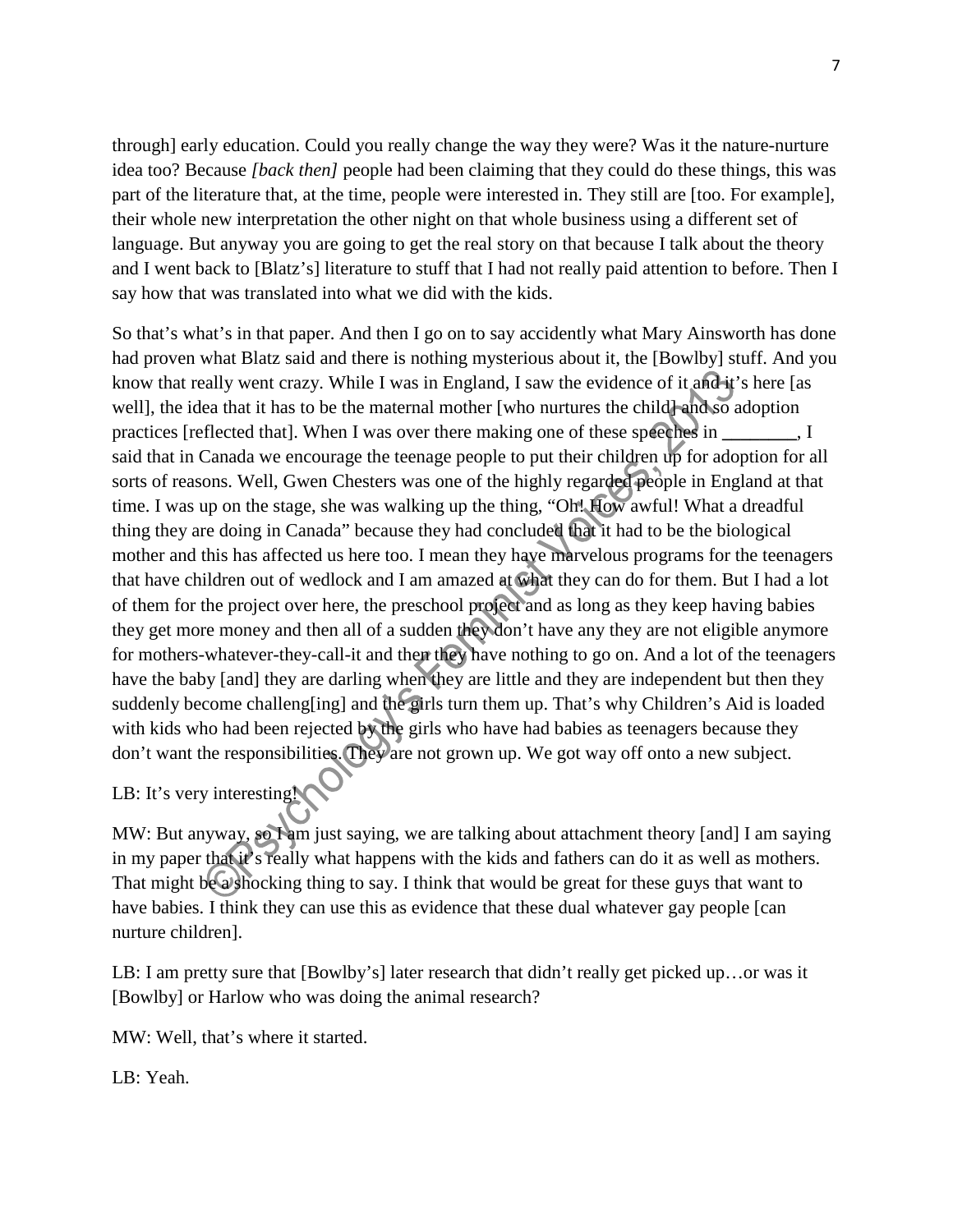MW: Well they do an attachment. We had a beautiful experience of that in Strathroy. My oldest brother always wanted [to] raise [horses]. He was in business in advertising in Chatham for a long time. But, finally they persuaded him to come back to Strathroy when my dad [decided to let him] run the business. It was a big, big business, and [he was to] be the president of the thing. And so then he had a farm that my mom owned and she was ready to give it up. She died not very long after [passing it on to him]. So he started to raise horses. He wanted to breed and he eventually did. And brought a brood mare over from Germany and did all that stuff. But he started with one horse that he got from Lady Eaton and in fall. And so she was with her all the time because he was waiting for this first little baby. And he smoked and he would always stock up his hat and everything. So he was there when this little foal was born and he was right down there with her and she attached to him. And she would just because of the smell and he was with her and was trying to see her as much as possible. This was a middle-aged man that had been wanting to do this all his life and suddenly was in the position to do that. So she was a beautiful example because she walked around behind him as soon as he would arrive like a little dog.

So that's what they were talking [about]. That's where these ideas [about animals and attachment theories] come from. And the biological mother, she does the right thing by the baby more often than not because it's comfortable to do that. Neither of you had children yet and of course I haven't, but you nurse them because you are not comfortable if you don't nurse them. So Mother Nature creates the conditions that make the mother do what is good for the baby. But that does not last forever. So we are kind of getting away off…anyway we have covered a little ground there somewhere along the way.

LB: So can you tell me what it was actually like working in the Institute for Child Study?

MW: The Institute, what it was like?

LB: Yeah.

MW: When I first went there I wasn't.... I was in [a more] clinical [mindset]. I was [thinking] about being in the hospital and having done a couple of internships in mental hospitals, [I was more geared towards that route]. And then my first summer when I went to Whitby, Roger Myers wanted me to go up where the retarded kids were. He was enamored with them. He was in charge of everybody out in the clinics at that time. So then I… no…what did you ask me again? My mind is wondering around.

LB: It's okay. What it was like actually working in the Institute?

MW: Oh! Working at the Institute! Well so I wasn't on their staff then at all. So I was impressed because I thought these kids [were] much more sensible. There was a \_\_\_\_ it think at that time, they had them all sitting around at tables and things like that. I think there was a little bit more [structure]. I think Margie had them better under control, maybe later they did. I don't know. I have said in my article that really what we did here [at the Institute of Child Study] is my

{21:41}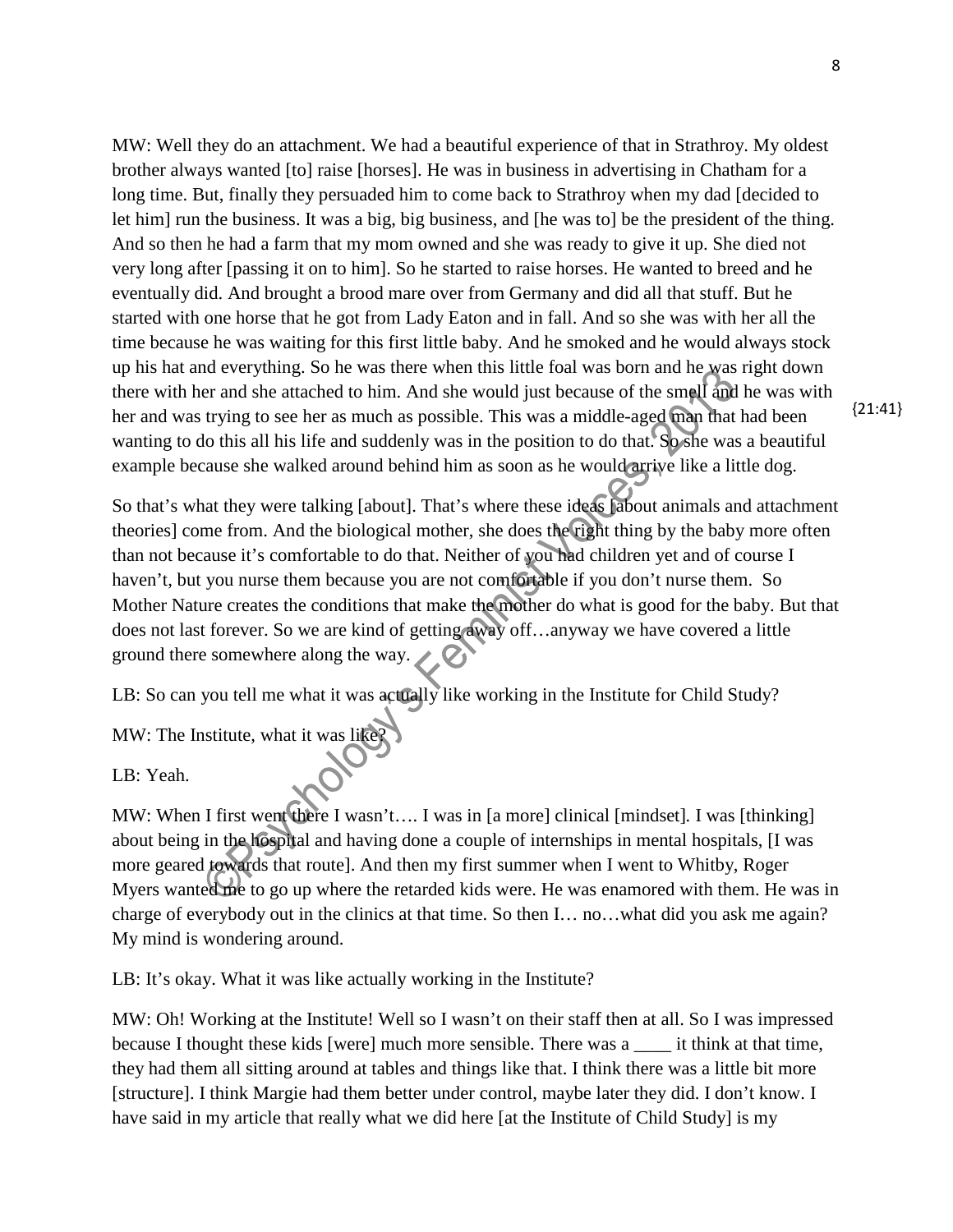interpretation [of my experiences in England]. I admit that and I said maybe people will say I am wrong. But what we did [at the Institute] was not a replica of either what I knew at the Institute when I first saw it was there and [neither the Institute] after the war. I was there for a year.

I came back from overseas and it was late in the fall and I took a job. I got a job out at the Hamilton clinic there. It was a traveling clinic and they were so short of people they grabbed me. And so I worked there and then went back to the Institute for a year before I came to Western. I guess I was more critical because I had been over there in England. Anyway I just say that it is not a replica of what we did in England or what I saw at the institute before I went overseas or after I came back after I was there. I just couldn't, I don't think I wrapped myself in it, in the way I wrapped this…. I created this one. And I beat them; I was meeting with them every week about what you were doing with the kids. And one of the girls said, the girl who came on the second year, the first year I had her in my classes so she was better prepared. Oh she said "You pounded it into us and pounded it into us day after day, week after week". So anyway this is my interpretation of what Blatz was trying to say.

LB: Okay. Yeah and it took you several years to get that off the ground while you were at Western.

MW: Well, nobody was going to do that. The Institute was falling apart, well I shouldn't say it was falling apart, but it changed tremendously and they were really just a part of teaching people. They had some things going on but when I visited I didn't feel at home with it. I didn't know what they were doing. So part of my argument for this was that the Institute was producing people that could give leadership in this field and they needed them for the community colleges. The community colleges started to do this training of early childhood educators in the '60s, towards the end, and they were using as a model, what the early childhood education, now they keep changing the names, what we were [called] then had created; a 4 part training program that people that were out in the field [could use].

We go back to the Day Nurseries' Act that was in 1946, the first one in the North American continent and that was when they had wartime day nurseries and they were run by Dore Millichamp. And of course they were good people because they had [been] the Institute of Child Study graduates. Elsie Stapleford was one, they had AMAs out of there. And so when they set up daytime war nurseries here in Ontario they had good people and they were really carefully supervised. After the war when they were going to close them down because the Feds pulled out from under it. Yes the Feds, it was a joined Federal-Provincial [effort] financing the war daytime nurseries. And so when the Feds pulled out the Ontario people had it and so they [asked] if we are going to support it? So the women paraded because they wanted it. They set up a program where if a municipality would pick up the Feds part, they would continue it, but if they were going to continue it they wanted standards. And so they decided they had to have a law, a Day Nurseries' Act, that would say what was required and the Institute of Child Study was asked to write the Day Nurseries' Act and they did.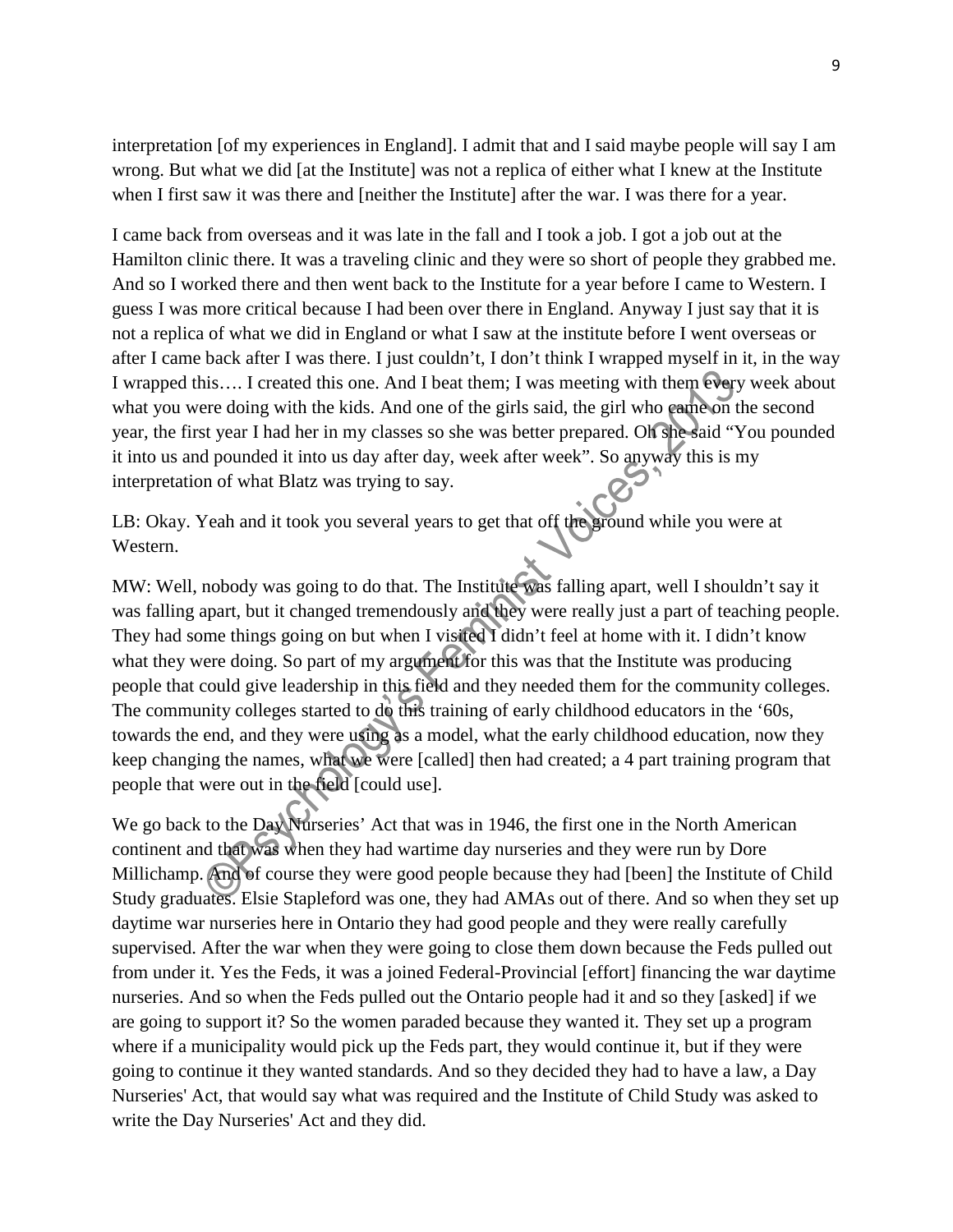Now how did I get to that? From where did we start? But anyway that is an important start. And then they hired Elsie Stapleford to be the Director of the day nurseries. They created a day nurseries branch, but that was always under health or eventually it was under social services. And this is why we have all this difficulty in Ontario forever between teachers who are trained in the educational thing and these early childhood educators who are always thinking more in terms of mental health and the child developing in wholesome ways. Whereas the teachers are teaching them "A B C you know A B C D" and all that stuff, their numeracy and literacy and they are educating them, and the others started with Bill Blatz's mental health ideas.

#### LB: Yeah, yeah.

MW: So anyway you are getting some snatches of a lot of different things. Anyway I don't know where we started with that but I like to tell that tale. But Elsie did write some. There are some published things about it. You could find out I am sure through administrative…yeah, so I don't know what the question was that got that going. But it is important history in the field.

## LB: It was why you only started doing the...opening up the...at the end of 1973?

MW: Oh, well the first thing I had to do was to develop...I mean I was made the chairman, that was a first. That was a ground breaking thing because they had to hire a woman [and] they had never put a woman in charge of a major department. Well actually I wasn't put in charge of the big whole department to begin with. At the time the president, Ed Hall, had an idea. I think he thought he could get more money that way, but to have a college system sort of. Think about Great Britain where all the different colleges [are established]. And so he got money for Talbot College and there was Middlesex college and University college. Well they didn't get to do Talbot right away but they did Middlesex and then they had to staff it. And so they split 6 departments and that's when I first [got acquainted with the department]*.*

I went over there to take the one half of the department over, to be the chairman (chairman not head), chairman of the department at Middlesex college along with the language group and Geography. Who else? English. Anyway there were six of us departments who were split that way. So when **I got that job**, I started right away to tell the university what they needed if they wanted a modern department of psychology. And of course at the time, everyone in psychology was withdrawn from even Piaget [who] was buried and we were trying to develop a hard science. People at that time in the United States, their funding bodies weren't very sure whether psychology was fortune tellers or anything, so there was a lot of insecurity. And I consulted with Don Hebb, along with Roger Myers, Those are my two people that I talked to about all of this and Don Hebb said, "The first thing you have to do is to prove, demonstrate to your university that you are scientists and if you can do that, then you can do almost everything." So I set out to do that and.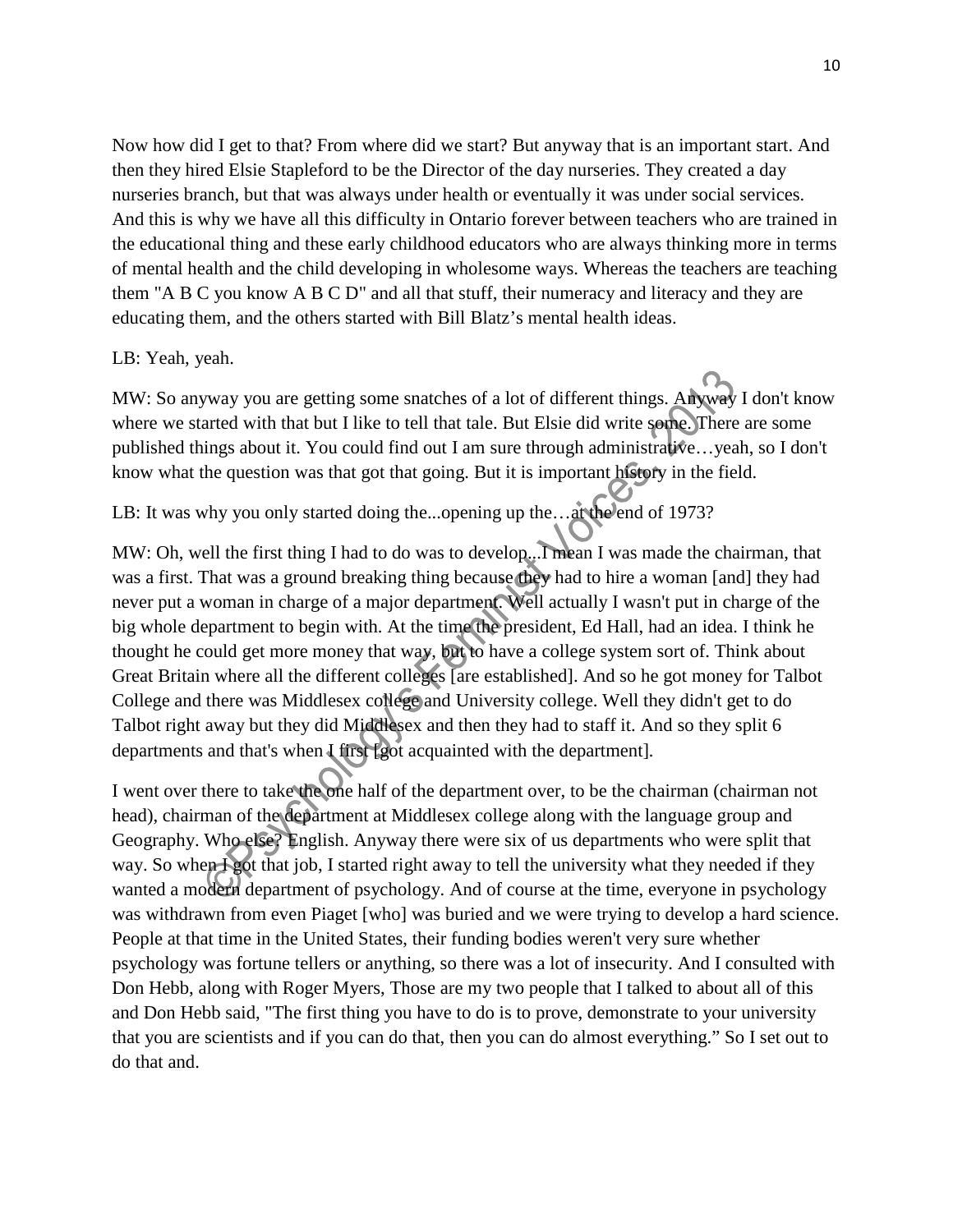I got Gorden Logenson. I looked for hard science research oriented people and struggled to get them and we did bring in a couple from Harvard. I had to support it, they said. I thought that I would be in trouble with all of this. The guys that I had with me to work, they weren't scientists but they worked with me and we produced a 10 page brief of what we needed. When I think of it I should read that again because I would laugh at some of the things. But anyway they said that they have been waiting for somebody to tell them that. Gord Turner was a humanist and he was opposed to the whole thing. He thought that it was all for the birds. He was not happy of course with what I was doing. I mean we didn't talk about it much but in terms of selecting the people that we got, [he was not happy]. We did bring a couple from Harvard and they were a husband and wife team. We accommodated the guy (Ted Sunian his name was) [because of] nepotism and we had to find her, [his wife], a job outside [outside of the university]. So anyway, they eventually left at the end of the year. [They] left me high and dry. And so that was what the thing you mentioned, the **\_\_\_\_\_\_** thing.

So one of our people, Marsh Nora, he knew [someone] at McGill and he said, "There is a guy that I think would have been great for us. Why don't you see whether you can do anything with that?" So this is a friend, a colleague, telling me this and I had had him as an undergraduate student. He was an immigrant from a Scandinavian country [and] couldn't speak English but he had gotten a PhD from McGill he had an MA from us and a PhD from [McGill]. And so I went down to talk to Al and we did get him to come and then was nice. I'd helped a great deal because the president of the University of New Brunswick wrote to Ed Hall, our president, complaining about "big universities stealing their staff" and all that stuff. Dr. Ed Hall phoned me on the phone and he was happy as a lark. He was delighted because he wanted somebody [with the] guts to [be recruiting new staff]*.* Anyway so that was a break for me and of course Al turned out to be very talented. But anyway that's the story. So we got Al, you asked that question so that's how that came about. And of course he is still here with us in his '80s. He is still giving papers here and there and traveling and handwriting just got a book published. Anyway so what's next?

# LB: Alright, well....

MW: Oh so  $I$  was building a department, a strong department, and as we went along they began to attract the students. And at the time with Roger Myers, he was a help to me in my connection with a lot of people in the American APA. Because we would go to those meetings, he was doing citation counts and he was looking [for and] spotting people and he was recruiting. We were both recruiting and I guess our friendship [developed] because we were trying to stay out of competition [with each other]*.* We would go down to APA meetings and listen to some of these people and also he introduced me to the chairman because he was quite well known in APA circles. And he introduced me to a lot of chairmen of the departments, so it got so I could phone them. I knew them well enough so I could phone them and talk about people that we were interested in. So I don't think I ever hired anyone who applied for a job. We went out to find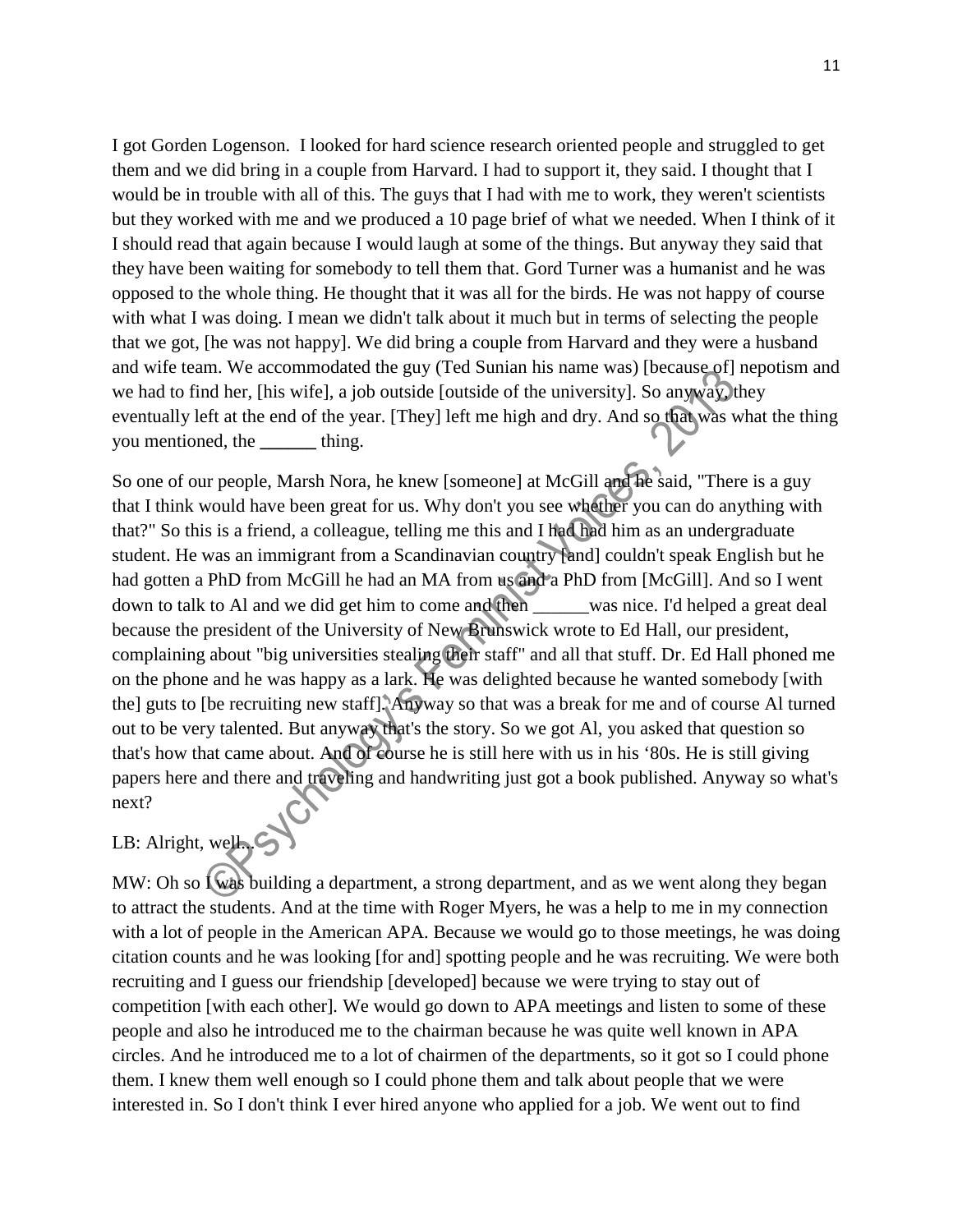them and to get them. And if you wanted something in an area we talked to the people who had them as students and say, "Who have you got and what are they like?" We found out from the horse's neck, or whatever, trying to find out about these people when we were bringing them in. And of course we made some mistakes too, but by and large, [we made good hiring decisions]*.*

As we got good people, then of course students came and the grant money came in and the administration was impressed. So that's what I do say in this paper, that after 7 years of trying to accommodate or hiring these people [and] providing them with [a] laboratory, we were in 7 different places, in that, we redid the \_\_\_\_\_\_\_ lab **(**you probably heard of him) and they built a staging area for us because this is all emergency accommodation. We were all over the campus. For all the animal work, [we used] two buildings. This was what they called the staging area but it was put together in a big hurry you know, not properly [with] like bricks or stone like we [would use to] build everything over there, so that was it. So by the end of that period we were planning a new building, but what happened at Western is that we had an uprising at the end of the '60s of both faculty and students. It was happening all over the place at the end of the '60s and it was happening here and actually they were trying to get rid of the president. By that time, the president was ready to build a psychology building so it was the politics on campus that prevented that because everything was held up for two years. It was the political condition, because then it was [postponed], we were stuck, we were so disappointed, we were so upset about the whole thing.

We had to wait for other people, so we were put in social science where we had asked to be in the life sciences and the biological sciences. See how far I got? A lot of the clinical people couldn't believe it, especially Roger Myers. They did the same thing in Toronto. They felt that he had abandoned them somehow or the other. They were very unhappy. They didn't care so much about what I did here, but as I said, Don Hebb said, "You have got to break this! You have got to show the world that you are a science, that psychology is a science." And of course that's so. By that time, by the end of the decade I was able to persuade them to let me do this, this preschool thing. But I did have some help, [such as] Carl Williams [who] was a Toronto [resident]. He was a great friend of Bill Blatz and he knew all of those people and the academic dean at the time too was a nice  $\lceil \text{man} \rceil$ , was his name. And the two of them I remember [were very helpful].

But it got stopped. Grant River, who was the dean, he was just trying to think of all sorts of reasons why we couldn't go ahead with it: security, safety, children being brought in and then taken out and all that kind of stuff. And I remember when Bill McLaughlin by this time, he and I walked over there to talk [to him and address these issues]. He was going to be my successor as chairman and we walked over and talked to those two guys about this whole thing. [I can] just see us sitting there trying to think [and I remember thinking] I guess [everything is] going to be canceled at the last minute. But it wasn't. So they agreed to go ahead with it. But it wasn't until March and by that time I did not know where I was going to get the kids for it because by this time anybody that… well I was okay with the Children's Aid because I worked with the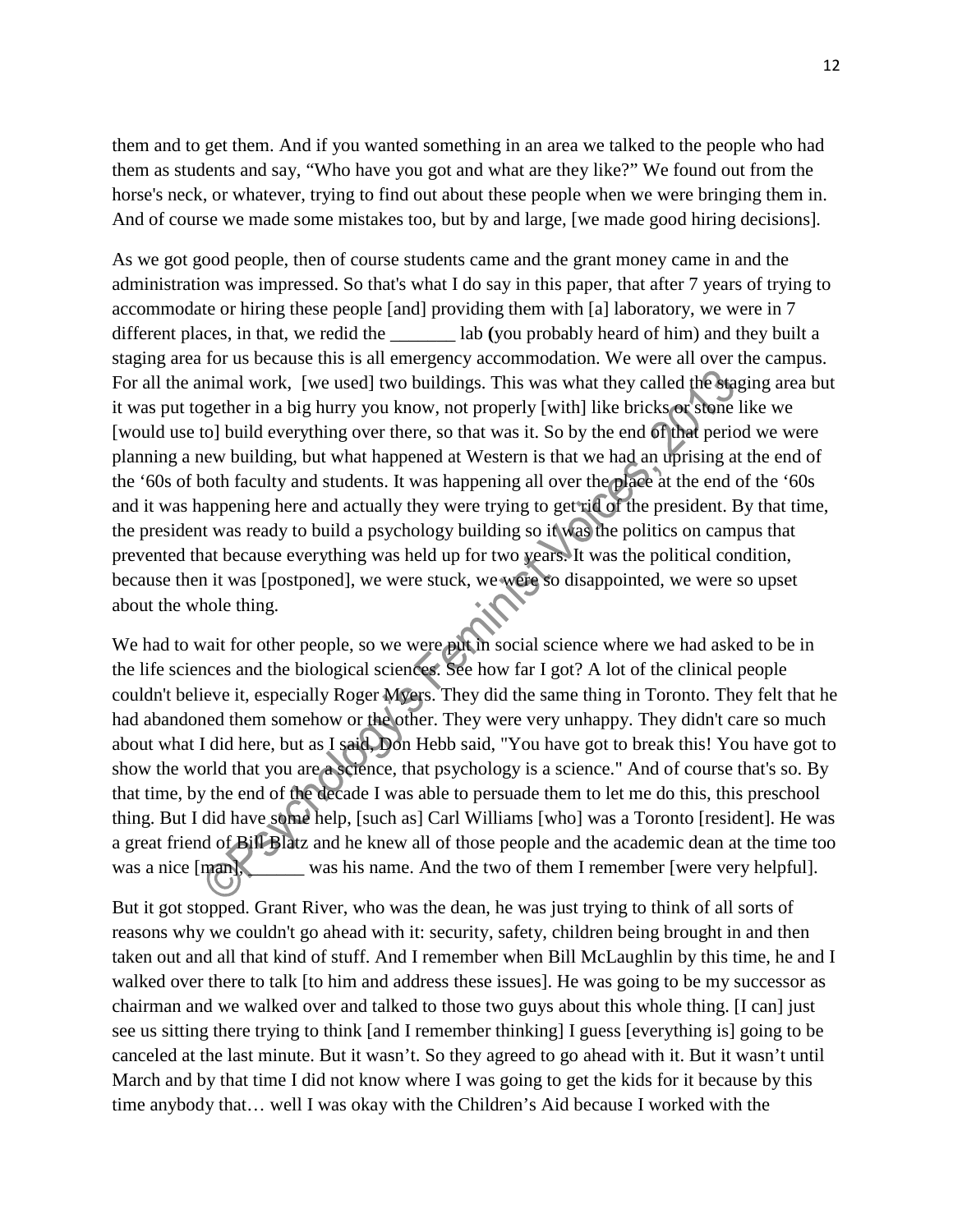Children's Aid when I was first in London. I had been their consultant for baby stuff. They have asked me and I had done that and got to know a lot of them. It was a great help. So they were working with me to get the children from the low-income families. But anyway, so I thought, "I am going to fill that school for the number of kids we want if it kills me". So I thought of everybody of influence that I knew in London.

You know this is a snobbish town anyway, everybody talks about how snobbish it was. There is a book on John Robarts who was a prime minister [premier?] at that time, and it does describe it. So I went to the May Court Club and talked to all these people that probably already had their kids signed up at Kate Turner's school. But anyway I did get the kids and we opened and we got it all worked out and done. But anyway that was it. We hired the people the year before we opened. The young fellow [whom I met with] and I had the boy who was going to be the supervisor. I was the director, with a full load of graduate students and everything. I taught a course in early education that year and hired the guy who was at the Institute of Child Study. But again he didn't come to us [with staff]. I hoped he would come to us with his staff but he didn't. But I had him as my assistant in the course that I gave that year. I also had] Noam Greenberg and he was great and he got his PhD eventually from Western and he was working on that while he was there and he ran the place for 2 or 3 years. So, we got on the front burner with him and another girl.

I was looking for the people from Guelph because I thought they'd had [experience in what I required] but it turned out that they didn't know any of this stuff either. But Carol Wag *[and]*  these girls that I was trying to hire [were] people with this kind of background…but they were doing a good thing at Guelph. So we hired the head teacher, the supervisor and the head teacher the supervisor was with me and then fortunately the other girl that I picked up that very first year was also in my class. But at the time I did not know that she was going to be our teacher because I picked her up (she was working in a day care thing). I picked her up [because] she was recommended. But she caught to it right away and she was really wonderful and she stayed on until last year. In an earlier version of this, I had given her credit for keeping the program going over all those years. But I hurt somebody's feelings so I had to cut down. Actually I got into the politics with this paper like that in the last year when I didn't know what they were thinking about at all. And I spent a lot of time with the teachers over there trying to get a feel. You know they never heard of Bill Blatz.

#### LB: Oh wow!

MW: Well they hadn't because I didn't talk about it that way. I deliberately didn't talk about it because I thought everybody would think that it was all out of date. Well you can see how this came about. I say, "Why didn't I do this when I published the book? Because I didn't want to do it." In the early '50s, there was lots of criticism of his stuff. You would have to read the paper before and then you would have the answers to some of those questions. But anyways they recognized [a lot of the theories] because they knew a lot of the stuff because it is in the book but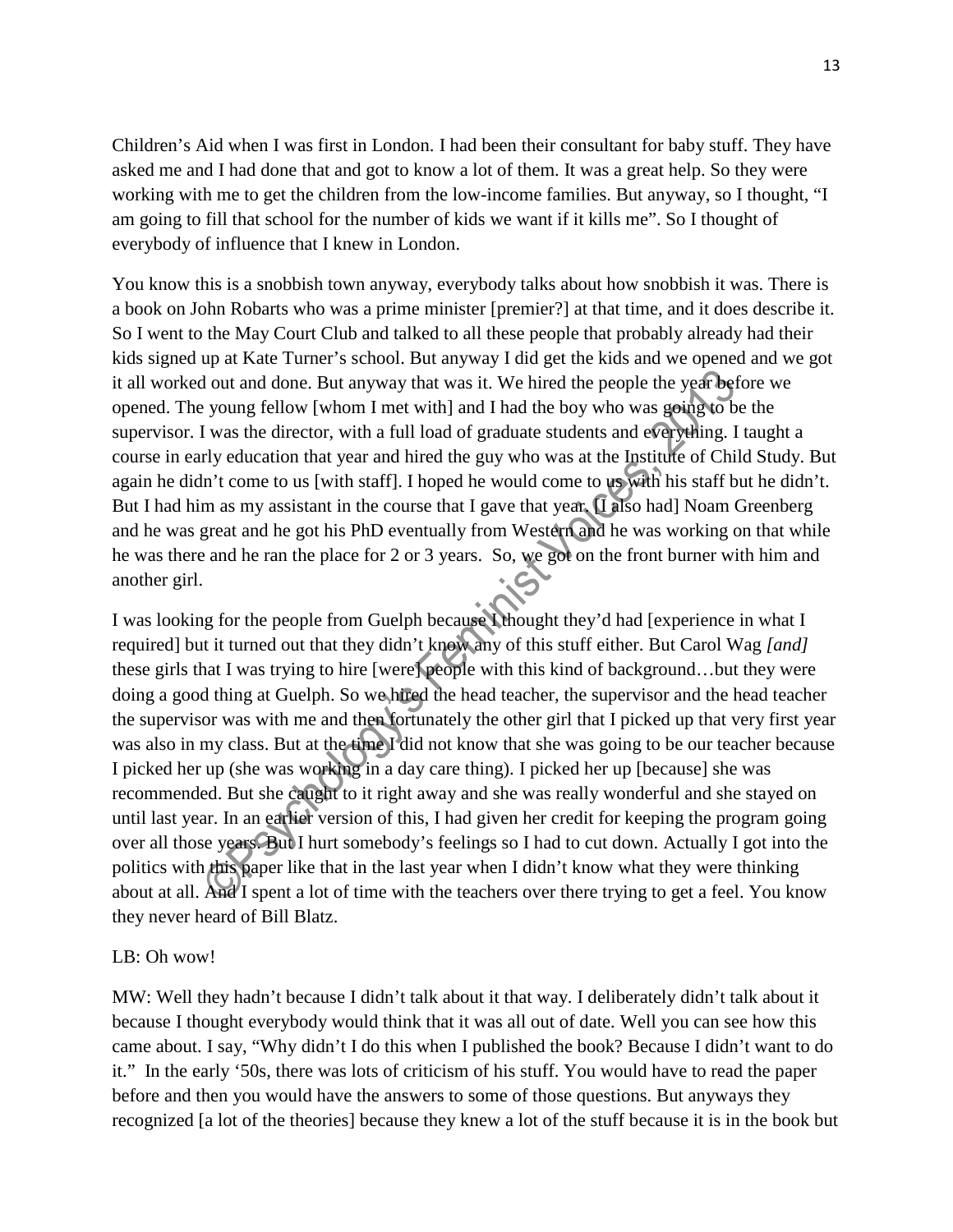I didn't attribute it to the Institute of Child Study. I am waiting to hear what the Institute of Child Study thinks about it because we are describing a program of their leader. But they fell away from it. Obviously they fell away from it. Anyway, what else? What next do you want to know? What are the other questions?

LB: I am sorry I just kind of got lost there for a second. Okay so you have had many, many, many accomplishments but which ones do you value the most yourself personally?

MW: What do I value the most of what I did all these years?

LB: Of all your accomplishments in all of these years. Yeah!

MW: Oh I think the most important thing was building that department.

LB: Yeah, and it really grew under your leadership.

MW: Because we brought it up into the top 4 within that period of time [among Canadian] universities along with] McGill, and Toronto, and Queens. Waterloo had not got started then they were just beginning to get ahead. So that was important to me I wanted it to be [the top in the country].Oh, I tried to steal people from McMaster, the whole bunch of them, some of their people.

LB: Okay well we are going to take a quick pause for a second. We have to switch over the tape.

## **CD2**

MW: Well we didn't have a lot of big powerful women in Canada. They did! There is some, I could mention some names. But I think you could use some examples of that, I am just not thinking very well about whom to give you as an example. But there are a lot of them that I think you could pursue as and take [as] an illustration of one or two outstanding people where they continued their whole life career as some kind of a label that is not academic. And in Canada we didn't have that kind of stuff. There wasn't money for senior research assistants or associates or whatever. If they were good you were in the professorial ranks. But I think a lot of people have not recognized that. But it is certainly true. I am sure you can find evidence of it. I was aware of it. And I thought we were lucky but there weren't a lot of us [women as professors in Canada]. And so, I am only guessing that it had something to do with money because these big shots in the States could get lots of money and they could get girls that were good that would do most of the work for them and even write the stuff and yet they never gave them professorial appointments.

LB: Yeah. Well actually, one of the themes that seem to keep coming up in what you have been talking about is about funding. So I know that you were on the, I think, the CPA committee for scientific affairs, or something like that at some point when Canada was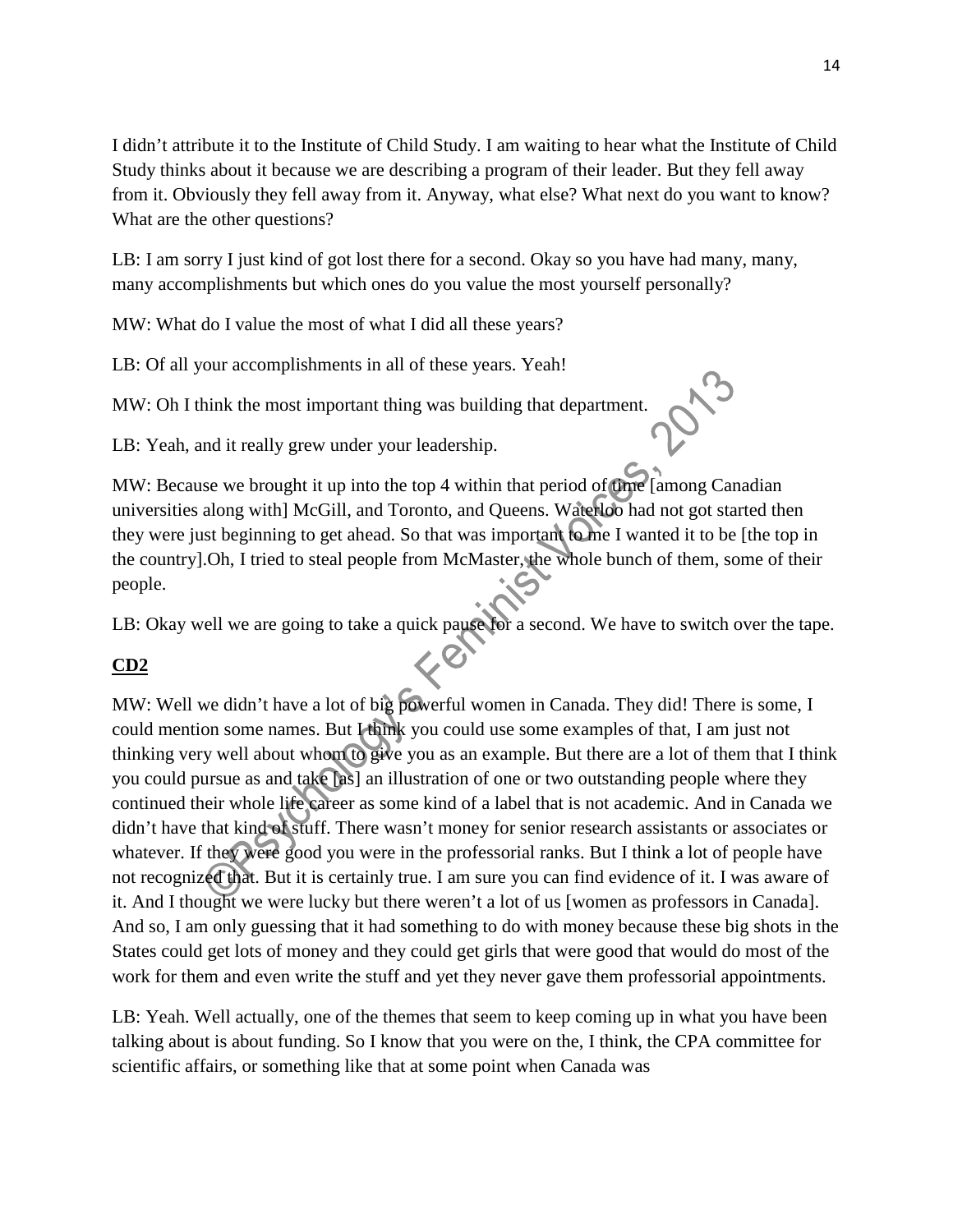MW: I don't know…start over. Maybe I should just put my hearing aid on. I don't know. I didn't hear what you asked me there.

LB: Oh! Sorry. That a big theme in what you have been talking about has been about funding for research in Canada. And I know that you were working on the CPA committee for scientific affairs or something like that, when Canada was restructuring their funding programs…

MW: Well, we did…Yes! Well I went down to Ottawa one time to talk to the Canada's [funding agencies]*…*oh gee these things are just popping up. Who was in charge of the [grant funding in] Canada? We didn't have granting bodies [at the time]. Well we did, at first it was all NRC [National Research Council of Canada, that was more affiliated with] medical or the military [research funding]. I wanted to get a good social psychologist here and there was no money for research there. And I went down and talked to the head of the Canada council personally to talk to him about that. And who was he at the time? Because we didn't have the SSHRC and then, of course, there was always [discussion about] where did psychology fit. [Was it] into the medical research or the scientific thing or the social [stream]*?* Then SSHRC was more of a social thing.

Well, we were all very much involved. But in terms of me being wildly desperate, that was the craziest thing [I had done]*.* Because he, [the head of SSHRC], didn't know what we were talking about. They were going to be supporting the arts. They were not interested in doing anything for psychology. But all of the things that people like myself did, did in the end make them recognize that we had to have a body that would support that kind of work. So I did do that and I remember having the nerve of a canal horse to go and make an appointment with that organization and trying to argue [the importance of funding for research in psychology].

Then there was a committee, the government, and I was on that committee and we did write a brief for that and went down to Ottawa. But they were trying to evaluate, there is printed material on that. I don't know where it is. Probably I can dig it out, dig something out there. But you can probably find ways to get to that, the Canadian Psychological Association; you know that in Ottawa, CPA does have its file. And there is an oral history in there. There might be even my [interview]*,* something that I think Roger did [including my oral recollection]. Did he do me? I did him one time.

LB: Yep! Yeah. I actually have a copy of that in my bag!

MW: Oh do you?

## LB: Yeah. (Laughs)

MW: I can't remember what we talked about. I think we were in a meeting somewhere in the States and did it in a hotel room. Anyway so…yes! I can remember doing that and they would take us to lunch and all this kind of stuff. And later on somebody else took it over. So I think there were more than once. I was involved in that but I remember that we were not as happy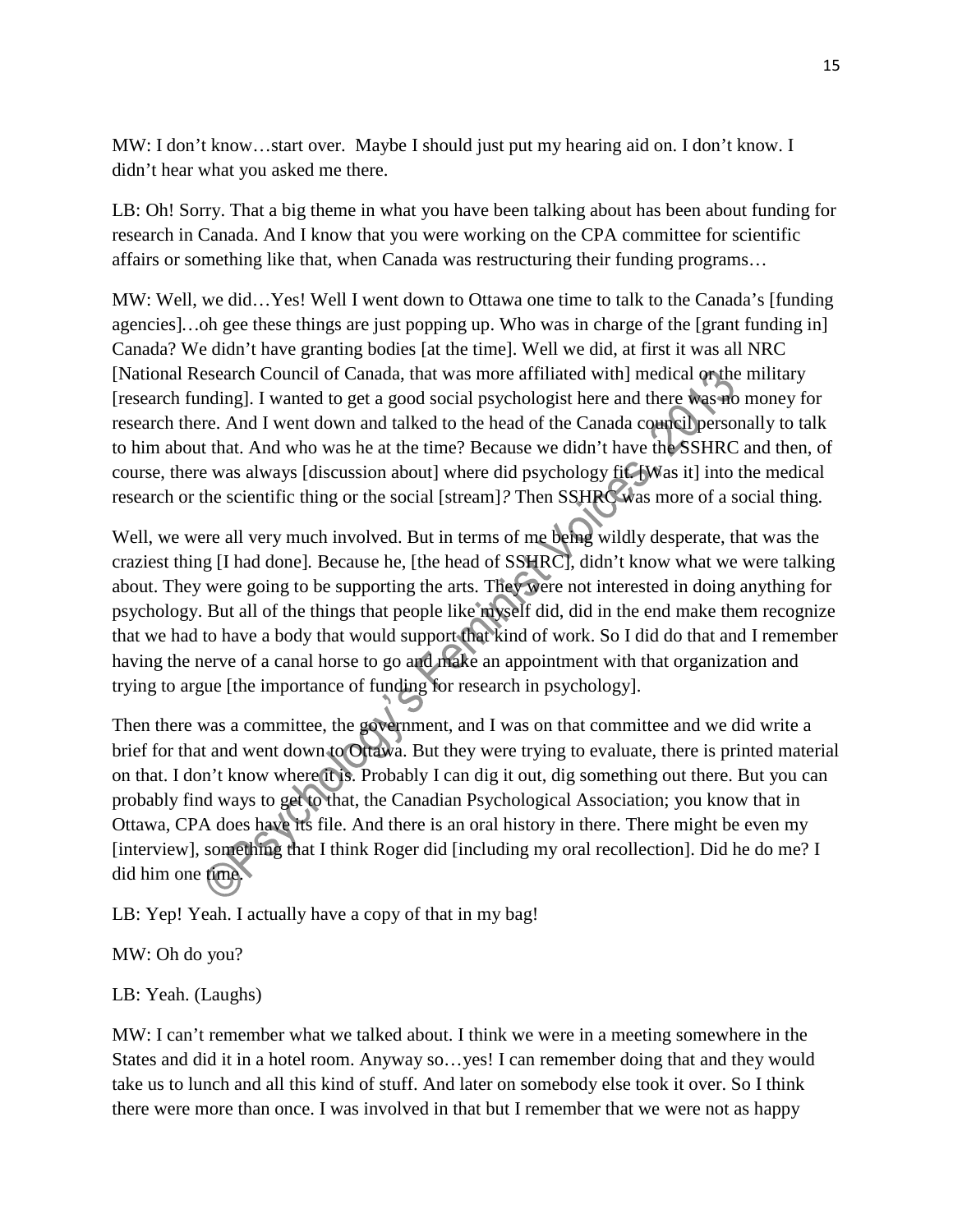about the way it ended. But, we did a lot of work on it. I think I repressed… Well I think I [went] ahead and went on to other things. We did the best we could and left it at that.

But anyway, you got that kind of documentation [but] that's not definite. And then Alexander puts me in as [a sponsor], as having sponsored that thing about women, the year of the women. I remember they [included information as to how] I got to be the chair of that. But anyway, that was an international thing. But that did have some impact because of the behavior of the Canadian Psychological Association. They began to pay attention to that women's caucus and to the business in publishing and making sure that the gender factor was not prominently [ignored and] was recognized. That had an impact on the CPA. And over the years you can see [that has had a positive impact].

I remember talking about the way the women who were involved in the psychological associations [came about] as leaders. Leola Neal was the first OPA [President]. She was a great friend of mine! She taught me when I was an undergraduate. And then we used to go down to the hospital together. In 1940 she started her graduate work in Toronto. So you know these slight differences. And then I was the president of OPA too quite early. The shortest business meeting they ever had somebody told me afterwards. (laughs) Oh dear! Anyway, that was that was that. But anyway, so I was involved in a lot of those things with the girls.

LB: Yeah. It seems like you were…

MW: They used to...so I did do things for women, but as I say, that's why I wanted to talk about the feminist business. Because here too, locally… Karl Williams was our president but a contemporary more or less. He was still finishing his language requirements when I went to Toronto and we had fun at the piano together. So when he became president here, you know, he came right after all the getting rid of Ed Hall and the formation of the union, not the union but the **\_\_\_\_\_\_\_** association and so on. And so…now I have lost track again. What was I [talking about]? Where was I when I got into that stuff?

AK: You wanted to talk about the feminists, the feminism.

MW: Huh?

LB: The feminism, yes.

MW: Oh! Oh yes! Karl was over in my office one day, I can't remember why, and we were talking about the women because I was on committees here. We sat to see who had been discriminated against. We would look at career patterns for men and women and I served on that committee. So there was a group in the law school here that was quite vocal and quite active and there was a woman's caucus too here. And I went to some of the meetings but I didn't get involved in feminism. He said to me, Karl said, "Well the girls tell me that you think like a man!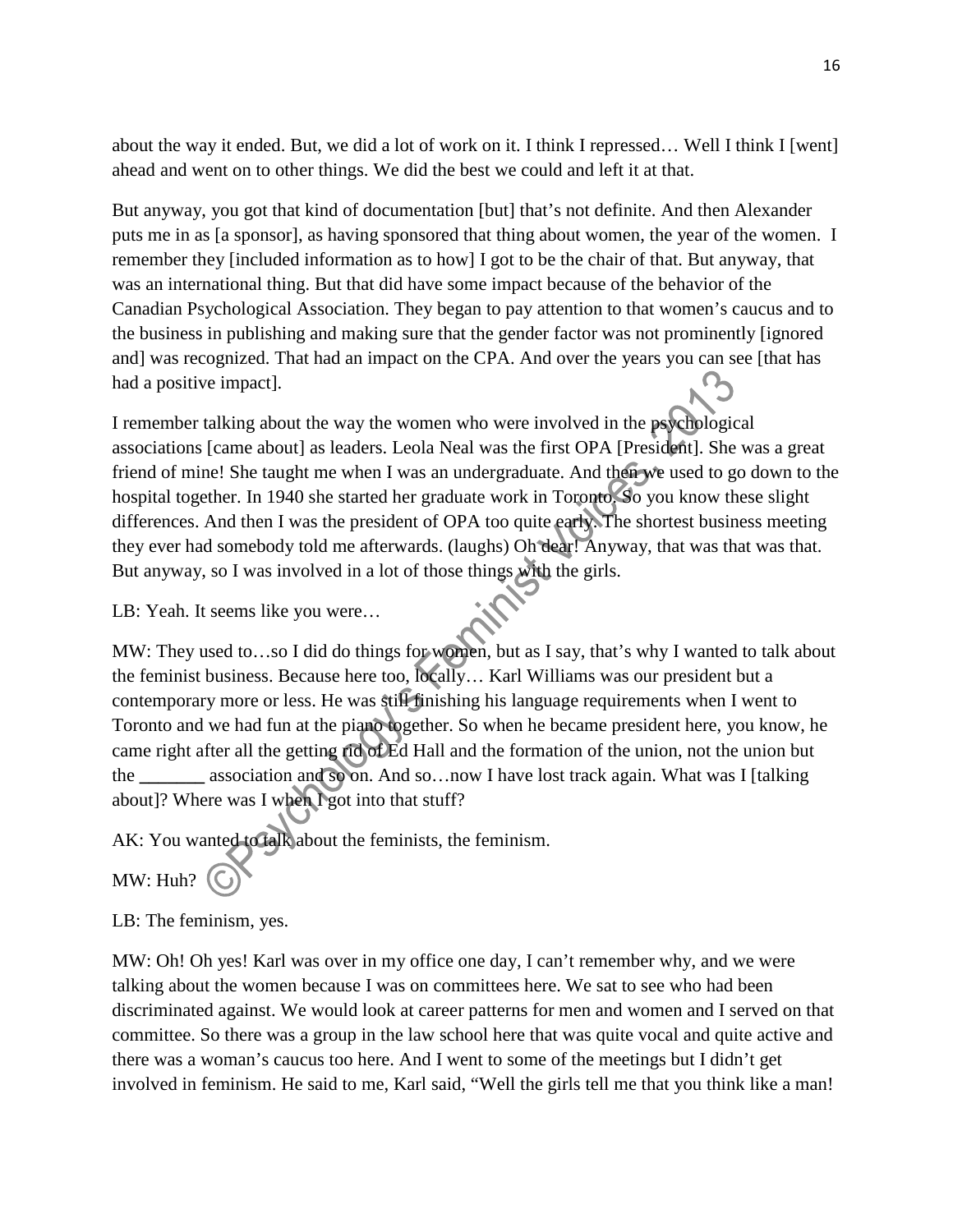That's the trouble with you, you think like a man." I said, "How do you think like a man? I don't know"

## LB: (Laughs)

MW: So I don't know, maybe I shouldn't be confessing this kind of thing. But I felt as if I was doing all the things that needed to be done to put women [on the professional map]. But the one thing I didn't think was that we needed to be treated like black people or somebody or whatever, the minority groups. That we were as good as the guys! And that we could do just as well. I think that has been proven by now. And most of my young colleagues seem to think that way about me. They are full professors and everything and nobody stood in their way, around Western anyway. Although they say, "A lot of that had to do with you, you know!" So in a way I was a bit of a mentor for them; they felt comfortable.

There are some very talented girls in the department [but] you couldn't hire them in my day. It wasn't easy because they hadn't...there weren't available really qualified people. We did have like **\_\_\_\_\_**, but there weren't a lot [then]. Of course there are now. In the last decade or two there has been many [female professors in psychology]. In fact, at one conference where I did something on women, I think I gave you that paper because I don't know whether it was published or not I think it was delivered, but there was somebody giving a paper that day that was worried about it becoming a feminine profession in psychology. That so many of the people that were graduating were women as opposed to men that pretty soon we were going to be like the medical in Russia, where its mostly women. The doctors are mostly women there. Psychology was going to be identified as a feminine [profession] and then we would be like the nurses. We would be getting less money than the guys! You know?

## LB: Yes. That's true.

MW: And that paper, that little paper was about that. So anyway, the result is that they are very talented girls so there was never [discrimination]. They had been able to acquire [professorial positions given their expertise]. And they were nice*.* [I knew this] because I was there. A couple of the people like Susan Pepper, she is there in her sixties now. But there were still a couple that I had hired way back when. But as these girls at first, they needed [support from one another].

Here I am talking about Western where there were about a dozen or so. They would have lunch once a month and they invited me (that's how I knew [about these meet-ups]). They would get together for lunch and I was fascinated because so many of them were having kids and were finding out different ways of balancing families along with their professional [life]. But I got to know them that way and I didn't go [to those lunch meetings]. But I think they needed [that support from one another], probably in the early days when they first were new there. Some of the ones that [went to those lunches] are full professors now. Talented girls, whether they felt that they were a minority group I don't know.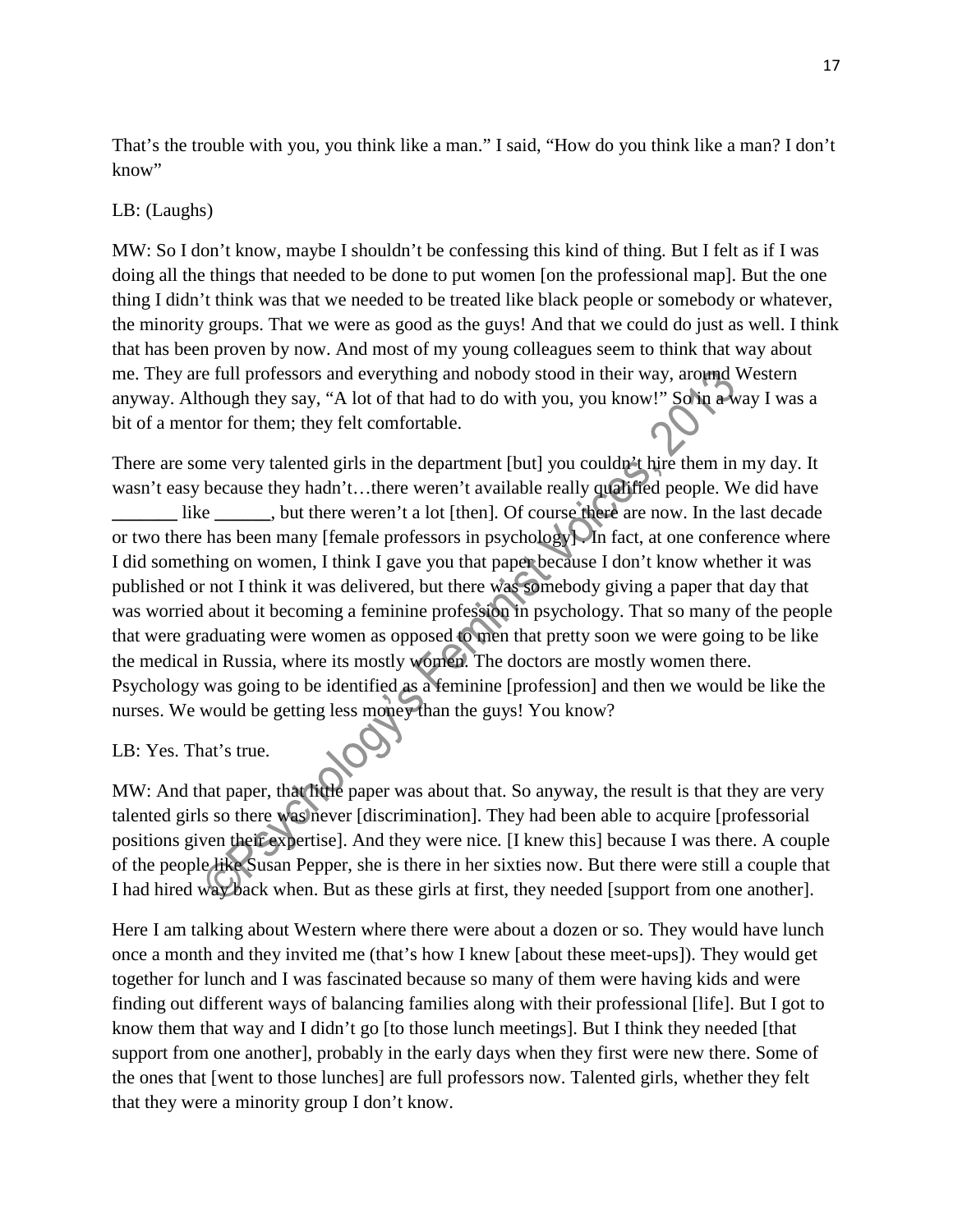But anyway, it was a good thing because they got to know each other well. And I had them here to show them this old place because they used to hear about the parties I had. A couple of years ago I just said, "Well come on over and see this very funny old place!" And they did. So I have appreciated that with them. But I thought maybe at first it was good for them to feel more secure when there was a group. I don't think they even think about it now. They were all there at that party they had for me for my ninety-fifth and they were [having a good time]. Everybody was quite relaxed. I don't know what it is in other departments, but certainly it is here [in the psychology department], I think that everybody feels quite [included]*.* I don't think the girls feel any different from the way the guys feel, very certainly. I think we have come a long way. But I don't know whether the feminist movement has been responsible for it. I don't think it's here. My impression with these girls is that they don't feel [sexism]. I don't know if they are feminist or not. But they are successful women and they never needed to get any special advantage and I don't think they ever wanted [it]. The ones I know, they just feel they are equal to anybody and so they don't need any special help. And the emphasis in the feminism has been to do that and that's embarrassed me. But I said that before when they did that because I thought that the girls are as good as the guys, just as capable.

LB: And you have been in a lot of administrative and presidential and chairman type roles in<br>your career. Was mentoring ever a big thing for you?<br>MW: Was what?<br>LB: Mentoring.<br>MW: Mentoring people. Oh!<br>LB: Yes. Yeah. your career. Was mentoring ever a big thing for you?

MW: Was what?

LB: Mentoring.

MW: Mentoring people. Oh!

LB: Yes. Yeah.

MW: Oh! Oh I see. Well Lguess I have, you know, when you are chairman its amazing what happens to you. Then people come and talk to you about their [experiences and issues]*.* They are worried about their finances and they want to talk to somebody. If you are in that position and certainly with people that [are in relationships] because sometimes their marriages [may not provide that listening ear], I have seen that happen. They just need somebody to talk to. I think that in that point of view I have certainly played [a mentor type role]*.* You are really [just listening]*.* Roger's nondirective therapy [emphasizes the importance of empathetic listening]. A lot of it is just listening and being there. But when you are advising anybody, of course people do ask you, I mean they do ask you. But I have not set out to do that sort of stuff, if that is what you mean?

LB: Yeah. Did you have any significant mentors of your own when you were a student or [when you were] starting out on your career?

MW: Well I had professors that I admired!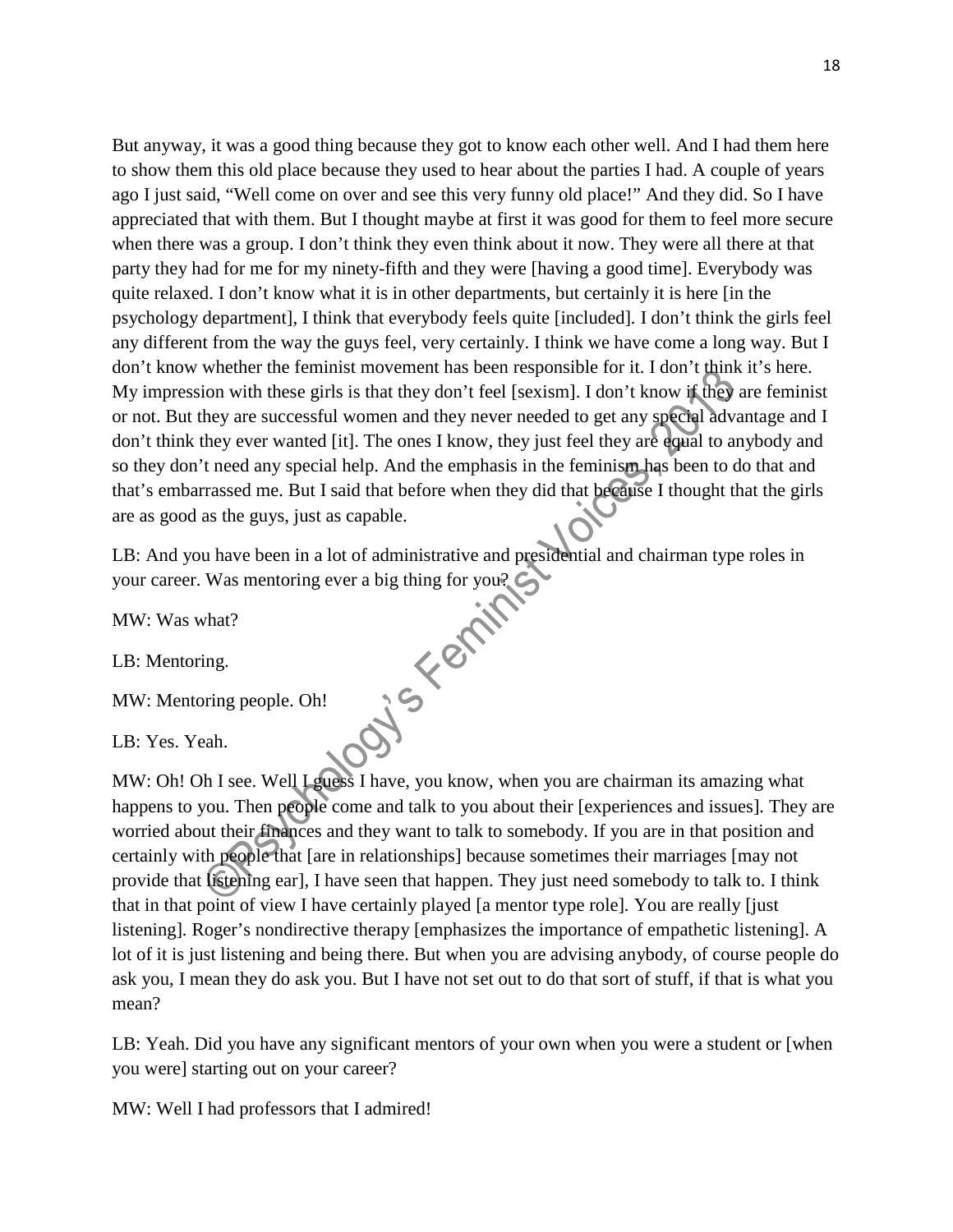## LB: Okay.

MW: You have a question in there "how did I get into psychology?"

## LB: Yes.

MW: How did that ever happen? Well I actually wasn't very sure what I was going to do when it came time to go to university. So I went into English and History because I thought at the time that I [was interested in that field]. I didn't know. The only thing I was bad in was Latin while I was in high school and I didn't like it, although I had to get [that as a pre-requisite]*;* you had to take it for university. So any way I like it there because we read Pliny letters and things like that. I didn't have to do \_\_\_\_\_\_ you know Caesar's wars; I didn't have to study that. So Pliny's letters were fun.

Anyway, so I was kind of dissuaded from the medicine. So I started off with English and history and I took psychology as an extra subject. My brother, my oldest brother, as a side line, he was in the military and he had been in Ottawa on equestrian training because, you know, he had loved horses. And he had talked to some people at Western that were in that thing about psychology and how testing and how all that [was interesting]. So he came home and I think he was trying to help me find something that was not medicine, maybe, when I look back on it. But, anyway he was talking to me about that he says, "Why don't you see, you know, see what it is all about."

So I took [the psychology course]. There was an 8:30 class and by the end of a month or two I said this is for me! And of course when you are a teenager too you have people, adults, that do things that you don't understand. And I remember thinking, "Maybe I will find out why this perfect person does these weird and wonderful things?" So I think a lot of young people go into it because of that! They think they are going to get to understand people better. And the man that taught that introductory course was Dr. [Leonard, Roy Leonard]; the one that had established the department, because he believed that the best people should teach the introductory courses. I guess they were seducing people into the discipline. But anyway, he was a beautiful, beautiful [lecturer]*.* Language, he had great command [over language], so I found those [to be] very wonderful lectures.

So at the end of the year I thought I would like to transfer to full on psychology, psych and [philosophy]. I went and talked to him about it and he said that I would have to pick up a couple of other social science[s]. And so I had to take economics and something else, I don't know, maybe sociology. But I did, [and] then I transferred into the psych and [philosophy] thing. And in the third and forth year, you are sort of more psychology than philosophy but it was still a joint department. So that's how I got into it.

LB: Well, I guess [we've covered a lot].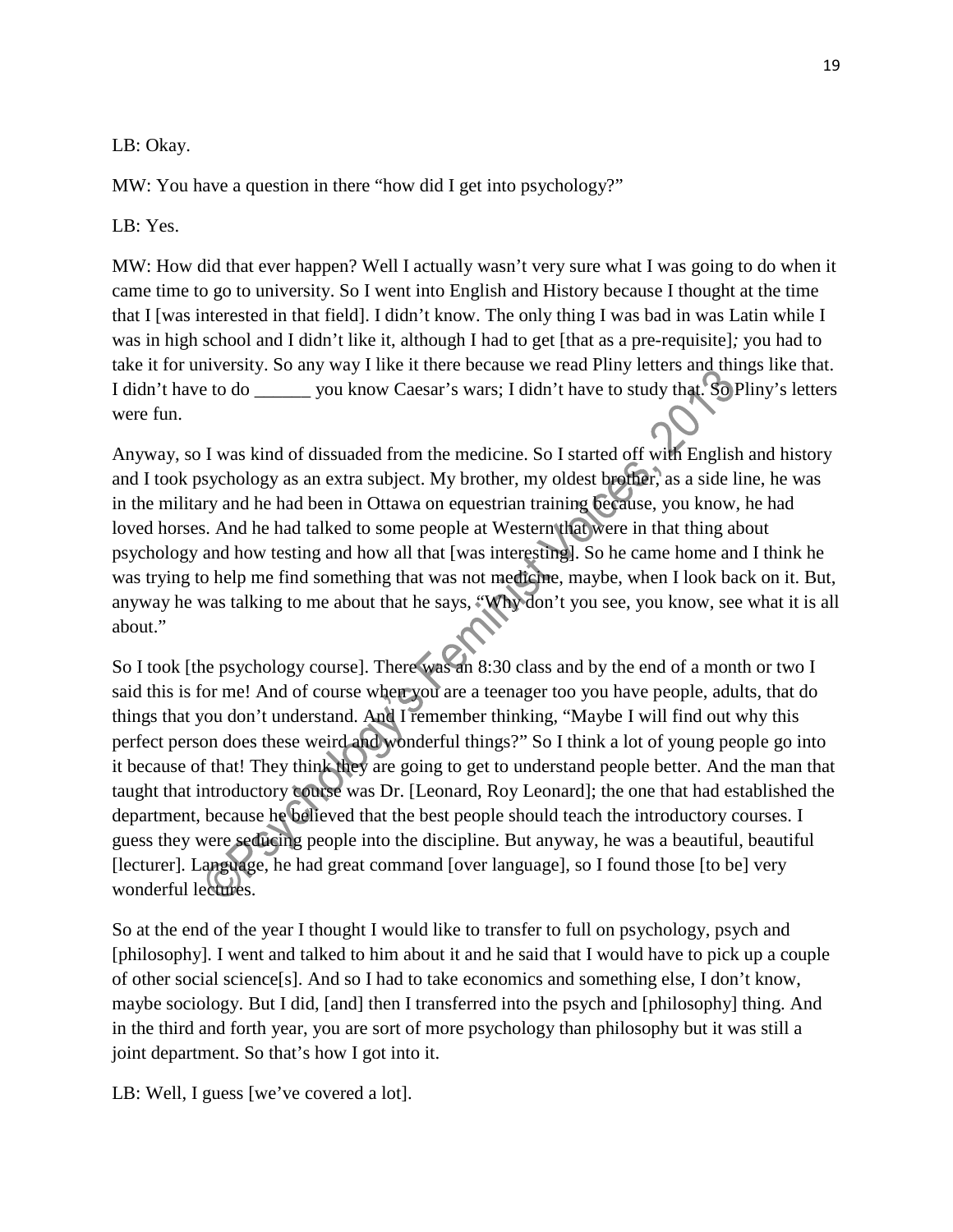MW: We are pretty well covered!

LB: Yeah. I think so. Is there anything that you would like to add that we haven't talked about yet that you feel is important to talk about?

MW: I don't know. We really have covered a lot of ground!

LB: (laughs) Yeah. I know.

MW: Well we talked about the department and then [we mentioned] the preschool, [which was] a really rewarding thing for me to do and I hope it will survive. A little bit of the incentive for this is to give it a little publicity again. When they moved it out of where [it was], I was upset that [the university] moved it. I say that end to the motivation for this was when they moved it out, because I designed the place and part of running the preschool [in a] successful [manner] is the design of your physical facilities. And so they were moving everything around over there and when they wanted that space, they moved the preschool over to the remote area. They camped in a building that had been a student residence, which is a lousy [area]. Actually, [they are] full of guilt. They have spent a fortune on it but still there are problems [with them moving the preschool to that area] that they couldn't resolve. So part of what I say in this paper applies to the [setting] that I designed and [how] they can't bring some of the things over there that [were in the old setting]. But I have said what they should be doing anyway. But anyway the thing that kept it going was the two teachers, the one that they had brought in the first year and the new [teacher that was hired a little later]. And they had been in my classes and [so was] the one that was brought in the second year. And they stayed and stayed and so they knew exactly and they influenced everybody; they trained everybody that came on and they cared.

LB: Yes, I remember. I worked there in 2003

MW: Did you? Were you an undergraduate there?

LB: Yes! yeah.

MW: Well, then you knew [Sandy Athen] then? Oh! Well she was beautiful!

LB: I know. And I remember I actually got the run down, like "This is how you do things with the students". You know, and later [when] I saw some of your writings I was like, "Wow! This is pretty similar to what I was told!" (Laughs)

MW: Well then, you are going to find that article [interesting] then because it is talking about the whole background idea of what we are trying to do with the kids.

LB: Yeah. Now I am very excited to read it.

MW: Well, I didn't know that! You didn't tell me that! So where did you graduate? Did you graduate from here then too? You have a B.A. from Western?

{21:01}